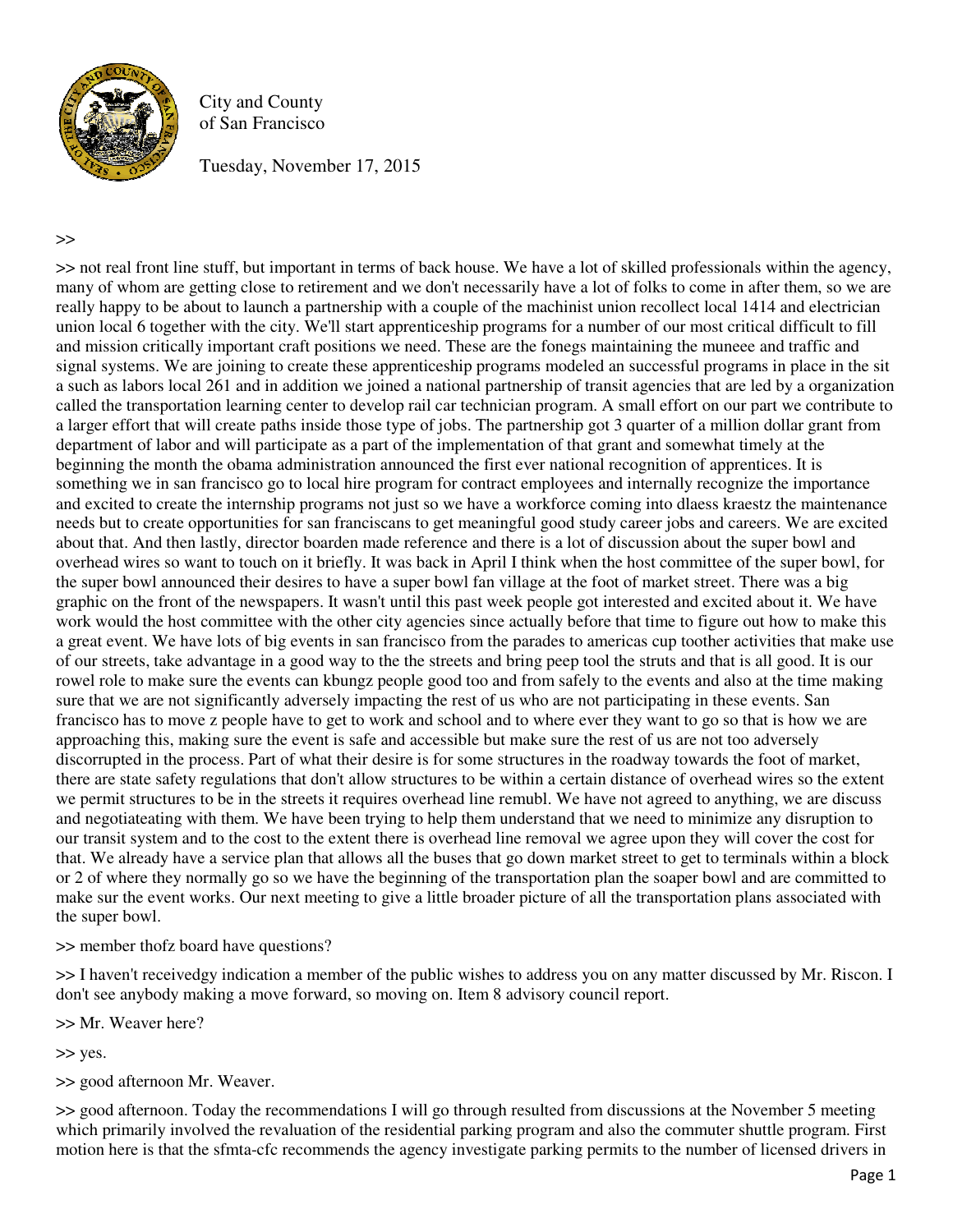any given household . The cac recommends sfmta investigate making temporary parking passes easier to obtain. I think the model that was mentioned in the discussion is same day. Perhaps printing it out. The next motion had it do with parking permits. The cac recommends the sfmta investigate eliminating parking permits for buildings built with fewer parking spaces than residential units. The next motion was introduced but failed of adoption. The ca cr rks recommends the planning department do a full environmental impact report and I believe that has to do with the shuttle program. Next motion also failed adoption. Cac urges the boardf directors to remove the computer shuttled buses from the red zones and create shuttle hubs or legal spaces that are in compliance with the law. The next motion, motion 6 did pass. The cac urges mta board to investigate pricing by weight of computer shuttle bus to encourage appropriate sized buses and cross straet recoverry road ware. The next one the cac recommended parking control officers tasks with monitoring the shuttle bus. Motion number 8, the cac recommends the board of directors adopt the commuter shuttle program condition on inclusion of the other recommendations related to it. The next motion is not about either of those subjects, it is about the geary brt program. The caa recommends prior to adopting the final configuration for the geary brt a study be done regarding the proposed geary light rail project and that the geary brt be designed in a manner to facil thait the rail project including making the segment between palm and 27 avenue rail ready including surface work, [Inaudible] In order to avoid disruptive demolition in con junction with the rare project in the future. That's it. Student

>> any questions or comments kblrks before we move on, we have a fire code which doesn't allow peep tool stands if so if you can find a seetd in the room. We also have a overflow room in the north light court. Those members who wish to address the board seated in the north light court we'll multiple cards ahud so you will have plenty of time to make your way up to this room; item 9 public comment. Opportunity to address the board in matterer within the jurisdiction of is rks fmta but not on todays agenda. We'll start with john lowell followed by alice beerman and bob dockens.

### >> good afternoon.

>> good afternoon member the board of san francisco. My name is john alex lowell and serve as the pedestrian safety advisory committee and senior member of the san francisco bike coalition since December 99. I come to you to site 3 points of my concern and encouragement. I encourage you to engage the state. Engage such 2 years ago when you proposed changing in parking permits for people with disabilities in san francisco. I encourage you again to approach cal trans to talk about automatic speed enforcement. You have done such by approaching the state directly before and I encourage you to do such again particularly in the need of enforcing speed limits in san francisco to prevent any collision that can lead to any injury or fatailty. Please approach the state. The second point I encourage you to work well with particularly [Inaudible] And barbara garcia and directors of city agencies to coordinate changing in street ways as there has been collisions that have occurred because of delayment of it that you had recommended of stop signs and stop lights and encourage you to coordinate that. Lastly, I encourage you to really consult with the mtc about closing of market street transit lines because it will effect construction of the transbay terminal and the san trans bus line on second street so you need to consult with those other agencies and the mtc. Thank you.

### >> next speaker, please

>> alice beerman followed by bob darkens and rosy gozauly.

### >> good afternoon Mr. Beerman

>> good afternoon, my name is alice beerman. I think some ofia know me, I am here to represent people with disabilities and asking you to not reroute the bus 33 line. I know you have what on your plate making changes and making sure safety is number 1 like you said earlier so I want to ask you again, please do not reroute the 33. People with disabilities and seniors have to get to the hospital and they should not have to transfer. Thank you so much.

#### >> next speaker

>> bob dockens followed by rosy gozauly and herbert wineer who is the last person to submit a speaker card .

>> my name is daub docken and speak ing for the veterans at the veterans hospital cht the 38 bus that comes to the hospital, when the bus comes he discharges passengers and close the door and most the patients are on wheelchair, sticks or something and it gets cold. If you can ask the driver to get on at the hospital without closer the door I appreciate it. That is what we need because we are old and when your bones get cold you are finished.

>> next speaker, please

>> rosy gozauly and herbert wineer.

>> good afternoon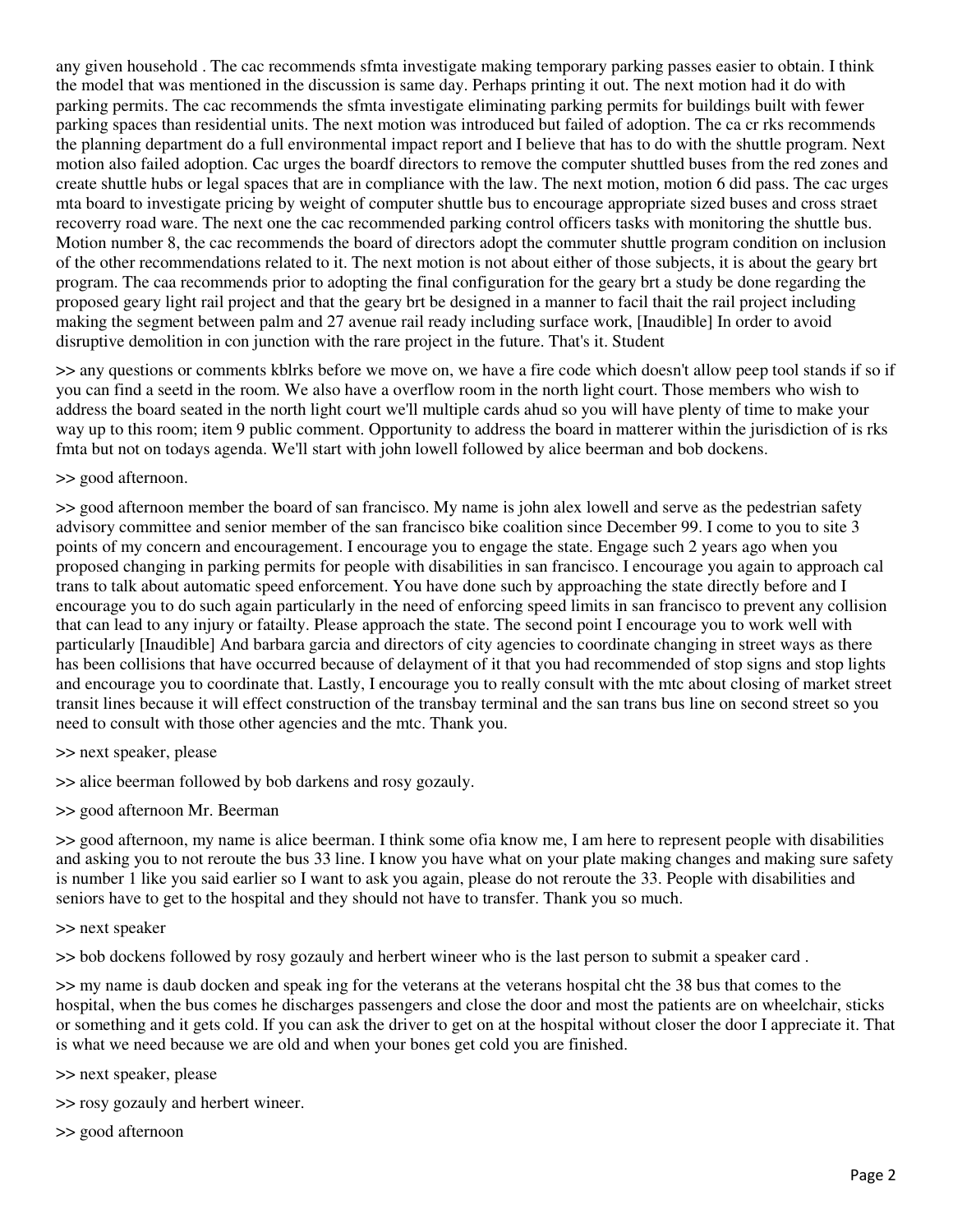>> good afternoon board members. My name is rosy gozauly and live at 239 claiten and every week I visit a friend who lives where [Inaudible] Fredric and belvedere. I called the 311 number spokingen with people and received a callble this issue. With was going to be looked into and this is months. I'm very happy I just heard that you say safety is number 1. That is a good thing. I want to talk about fredric between claiten and coal. There is a stop sign at claiten and coal but there is no crossing lines at fredric and belvedere and according to my friend who owns his house for about 40 years in the last 5 or 6 years the traffic is crazy. People drive very fast, it is downward slope and I notice quh I cross fredric to get to his house walking up belvedere, if there is any sizable truck, suv they can't see me crossing and it is taking ones life in their hands. I come here today to speak about the shuttles, but I think that after reading on line about how quickly one of thsupervisors said he would have stop signs put at bay and buchanan because of the unfortunate accident of the 12 year old boys I don't want to wait at thaintersection for something like this to happen before the board takes action to put opstop sign. I don't think crossing signs are enough.

### >> next speaker,

>> herbert rineer is the last speaker regarding general public comment.

>> herbert wineer. Ip to follow up on the paratransit presentation that was made at the last meeting. One concern I have is the paratransit May be overloaded. They do a commendable job and trying their best to serve all the people they can, but when you force people to walk a quarter of a mile to the bus stop, that will create more demand on paratransit. They will be over taxed. The present arrangement the buses are moreachy sessable is workabilism you create more of a problem, you create more of a buden on paratransit. It is difficult to reserve paratransit vehicle tooz begin with and it is only a quarter of a mile to the bus stop. This seems to be particularly wasteful when you eliminate bus stop squz consaltidate and modify bus runs. This is socially unrealistic. Now, I made the reference at the last meeting there was rational planning and it is perfectly rational with supply z demand, but it is like bomb people 50 thousand miles in the air, you don't see the damage below. There is another qualification too. When you bomb people 50 thousand feet in the air you bomb the enemy and in this situation you bomb your own passengers.

>> mubing to consent calendar. These are considered routine unless [Inaudible] No members of the public have use muni joan and white curb zoning3 4 f1 -staff made request for modification to the transportation code. It modifys section 914 [Inaudible] Av and the language that would be added reads as follows, a description the means by which applicants have considered the san francisco board of supervisors March 2015 labor harmony resolution including steps taken to address the concerns set forth in such resolution and agreements or documents evidencing such steps as well as information regarding shuttle driver schedules including split shift, work hours, working condition squz wages. And then additional language would be added, a new number, d would be ated that states the permitee shall provide notice to sfmta of labor dispute in which it is involved that has a potential to cause disruption of service. Staff asked a amendment to the resolution be made too as follows, the new resolve clause reads the san francisco transportation agency finds [Inaudible] In attachment a the resolution supports the determination the proposed commuter shuttle program and transportation amendments are exempt from environmental review section 15-301 and 8. Incorporates findings by this reference fully set forth

### >> should we ask on that first?

>> no it is recommended that you hear the staff presentation and take public comment at the end when you consider the entire motion you would consider these 2 motions prior.

### >> let's have the staff report.

>> thank you. Hank wilson from sustainable streets division will give ooverview of what is before you for consideration.

>> good afternoon chair nolan and membersism thank you for having me. I am the project manager on the commuter shuttle program and know about 2 years a lot of folks have worked hard and did a lot of outreach and this is a culmination of what we are working on so excited to be here. This slide tells what I'll talk about today. History and context for why we have a commuter pilot program and talk about the pilot program is drawing to a close January of next year. Talk about the evaluation we did and talk about the proposal commuter shuttle program before the board. The upgrades we made to the program and how we built upon what we learned

#### >> before you proceed,

>> joined by supervisor wiener who is here and want to talk about this and has another commitment shortly. You care to address the board before the presentation? Good afternoon supervisor wean,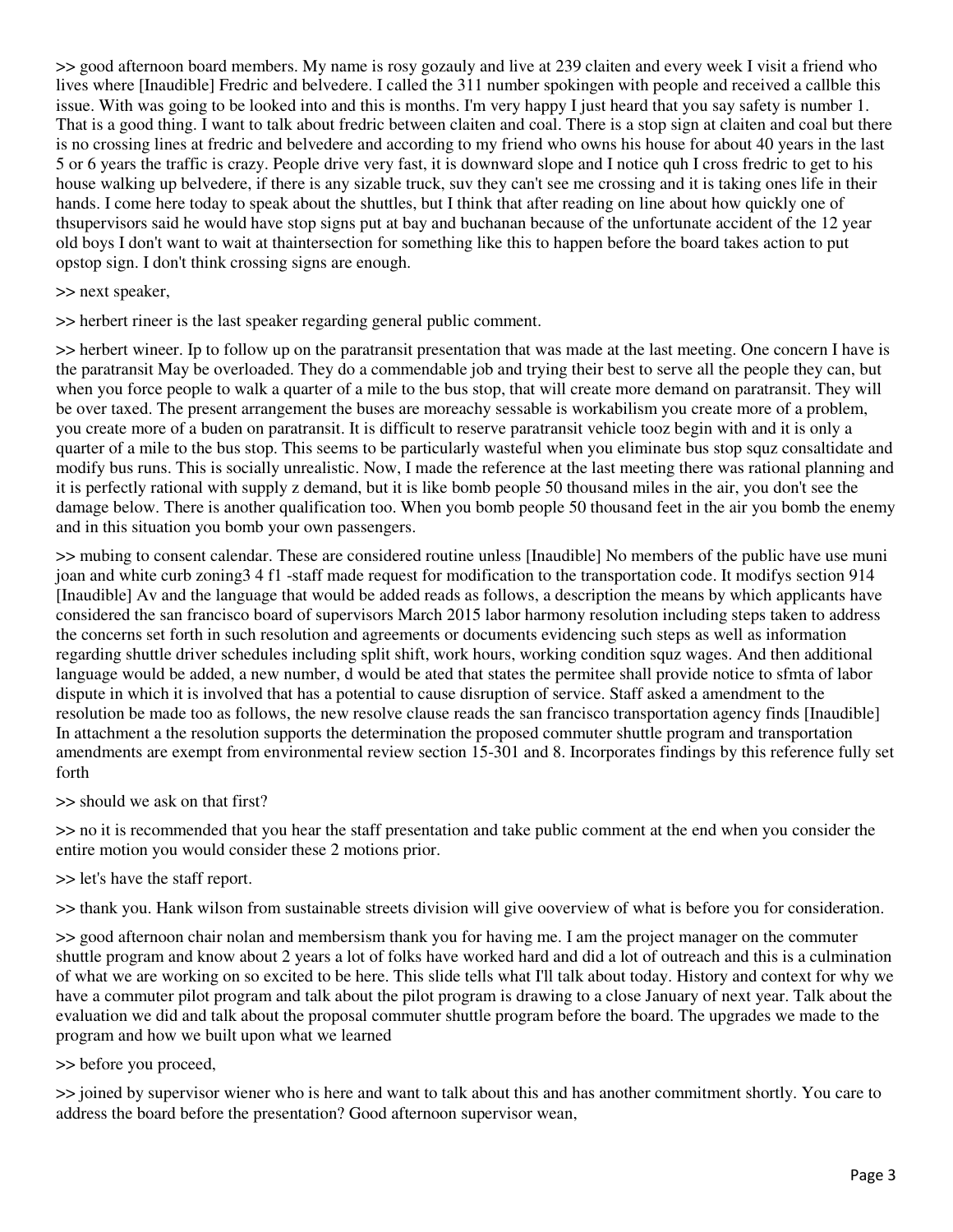>> I am here today to encourage you to adopt the commuter shuttle program and also continue to work closely with the shuttle providers to make sure that impacts on our neighborhoods continue to be addressed and reduced and also to encourage you to fully implement the labor harmony provision I know is in active discussion and reflects both the language and the spirit of labor harmony revolution I authored at the board of supervisors. I really appreciate the work that chs done during the pilot program. The data that was produced is incredibly useful and actually very reflective of some of the more informal surveys that happened before so we know of course there are I think 8500 san francisco residence that are relying on the shuttle to get to work. We know this removes cars from the road because about half of these residence would drive by themselves if they didn't have the shuttle and the vast majority of the people riding the shuttles if they evaporated tomorrow still live in san francisco. The notion that the shuttles are causes gend fiication regardless of the relevancy to ceqa, it is simply not connected to the data that we have. People live where they want to live and whether they have access to the shuttles they will live here, so we need to address the issues by housing policy not by depriving people of the ability to get to work using mass transportation. We also know that we have seen through pilot program the conflict with muni at bus stops is reduced. I represent a district that is probably the most impacted by the shuttles and probably has the most residence who ride the shuttles and I want to thank mta to working to try to disperse the shuttles mpt we had 26 street and duncan street that early on were very heavily impacted by too many shuttles going down the streets and the agency worked hard to disperse the shuttles. There are areas of impact and the agencies continue to work to try to reduce the impacts. The shuttle program is good one, it gets people out of their cars, it does what we are scg people and employers to do. To help people get to work in a way that are not driving in a car and sole driver. I want to encourage you to adopt whatever amendments need to be adopted to implement the labor harmony resolution and provision and to make sure that we have and encourage labor harmy to shuttle operators and employees. As the press reported correctly we have a situation where many drivers are earning poverty wage squz can't afford to live anywhere and don't get paid for the slit shifts and it is just not a good situation. We need to make sure that all of not just our employees at mta but everyone driving is treated fairly and workers have living wages and have benefits and able to survive in the bay areas. The last thing we need is have labor unrest disrupting not just the shuttles but muni and general traffic so that is why we passed the labor harmony resolution and think is a good idea for the agency to adopt that. Thank you and I urge you to adopt the program.

#### >> thank you supervisor wiener. : Mr. Willtion.

>> thank you again and thank you superviser. The supervisgot the numbers right so you May hear me repeat a few things he said but I'll push forward anyway. The first thing I want to talk about is background and context about commuters shuttles and why we have them. Why they are in san francisco. Commuter shuttles have been around for decades especially the intercity shuttles that take people to places within san francisco and [Inaudible] The silicon valley shuttles grow out of transportation demand policy in the south bay so places like mountain view and palo alto. You have 10 thousand jobs but don't want 10 thousand cars. We all know that btd the jobs housing imbalance so places in silicon valley say we want 10 thousand jobs and don't want [Inaudible] A lot of people have chose to live in san francisco and if you live and work in san francisco it feels the shuttles are san francisco issue but they are not. The shuttles go all over the bay areas and make a lot of stops after they leave san san francisco. More context for the pilot program, by law mta isn't aloud to ban shuttles but we can regulate them. Shuttles are free to stop in white zones and curb space so the mta's role is regulate the movement of the shuttles and do what wie can do to minimize their impacts and maximum the benefit. They are a increasing presence on the street and that is why the city stepped in with the pilot program. A goal is regulate commuter shuttles and it is important to remember the aspect of regulation is sootoo have someone to call. We can send out enforcement or connect them with the shuttle operator and they have recourse when issues pop up. The pilot created a network of shared muni and white zones starting with about 101 and now there is 124. Before the pilot started we had what we called the wild west where shuttles stopped where they wanted to rep. Joe atkins lee 250 zones and have cut that in half. We know about the permit fee it is 3.67 cents and that fee goes to pay for all the cost of administering the program and allows to target enforcement and do data collection about where the shuttles are, how many people they pick up and how many shetals in the city determine if this is a success. Time line, the board approved the policy jan 2014, launched August 2014 and released the evaluation document early last month and the reason we are here because it concludes at the ends of January and want something in place to regulate the shuttles after the pilot ends January 31. The pilot evaluation report focuses on the 6 topics here on the slide. The data comes from 3 main sources, the first is from shuttle operators. Stop events, boardings, the miles traveled by the shuttle and occupancy of the shuttle. We also did a rider survey where we asked the shuttle riders what their transporpation choice would be without a shuttle. We looked at 20 zones in June of 2014 and those same zones in June of 2015 to record what is happening at the stops. Whether shuttles are getting in the way of muni or block pedestrians, thinks like that. So, the first thing we look at is stutal stop events. There are 124 zones in the system now. As of July 2015 shuttles made 2978 stop events on a average day around the city. That is about 29 percent increase from what they did at the beginning the pilot and that results from 2 different factors, one is a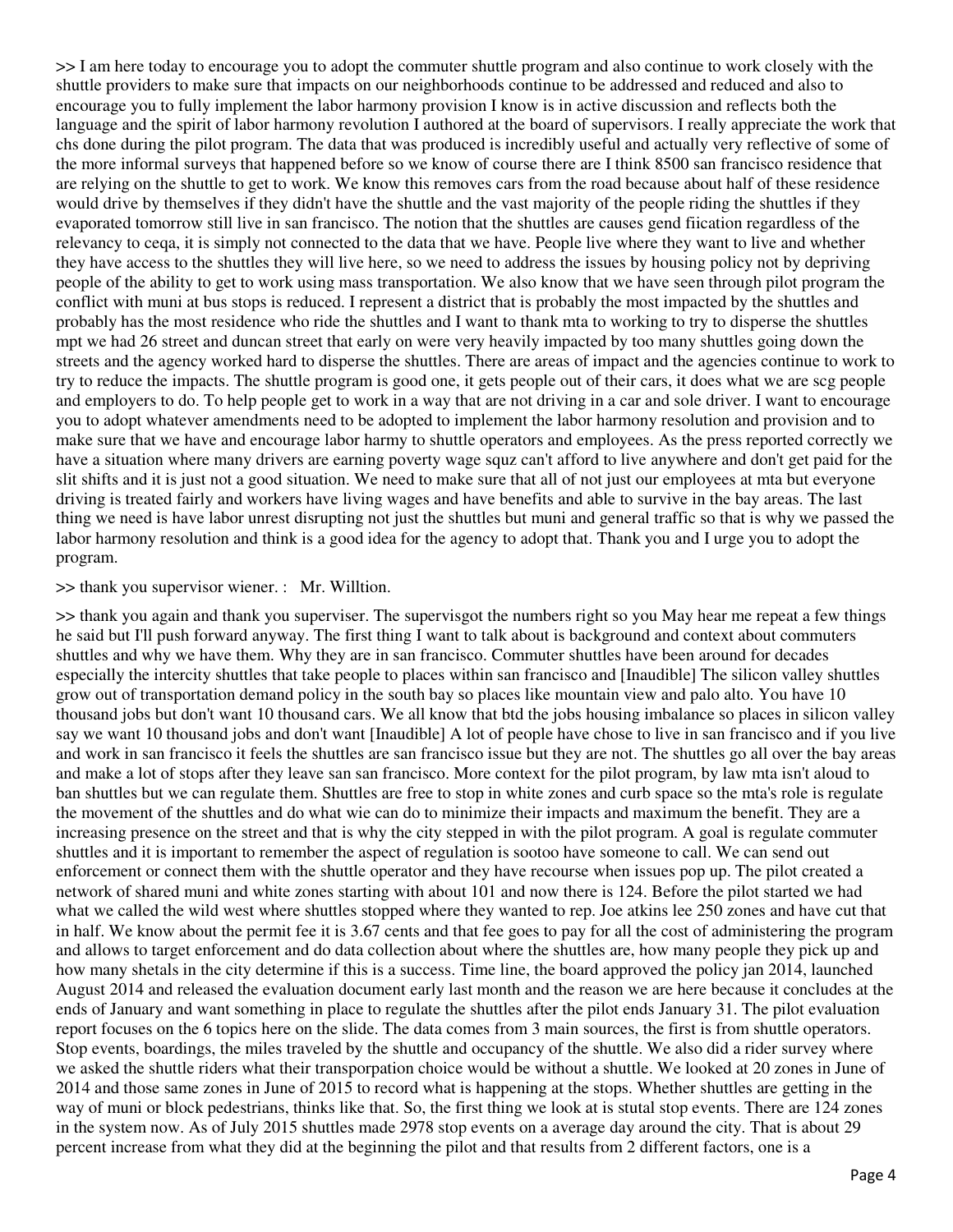consolidation of shuttle activity. Before the pilot we had the wild west and the pilot consolidated them to the network. There has probably been increase in shuttle activity around the city around the last 16 month. Van ness is the busiest and it is a lot top heavy zone. Top 20 percent of zones see [Inaudible] Shuttle ridership, like supervisor wiener mentioned there are 17,000 one way boardings a day. 76 percent are on the regional shuttles and 24 on intercity. That is [Inaudible] In terms of we asked people where they live and work and a lot of folks live in the mission. Mission bay, [Inaudible] Most people work in san francisco if they ride intercity sut shuttle or south bay. We asked shuttle riders whether they own aker and 45 percent said they didn't own a car and another 45 percent of them said the shuttles are the main reason they didn't own a car. We also asked how they would get to work if they didn't have a shuttle. 47 percent said they drive alone and 27 said public transit and the orange slice of the pie says 5 percent of people would move closer to work. Even if the shuttles were not available they wouldn't leave the sitd city. Using the 45 percent number we estimate that shuttle said lenameinate 8 thousand one way car trips a day. That is like taking all the cars of 24th street a day. Another wiato look is the shuttles eliminate 4.3 million vehicle miles of travel every month. Turning to the field data collection where we look at individual zones, 12 out of the 20 zones saw no muni shuttle conflicts. The shuttle isn't in the way. On the whole we saw 2.7 percent of shuttle stop events lead toog a muni blockage and that equates to about less than one blocking of a shuttle every 2 hours. We saw 35 percent decrease in the rate of shuttle blockage from the prepilot to the current pilot. A couple notes, we moved some the stops to try to move things away from placing where we saw conflicks and the two bustiest zone jz high conflict zones in the prepilot period is moved to shuttle only zones where we eliminated muni conflictooking at whether shuttles block the travel or bike lane they block 35 percent the time. Far side zones are a little more-better in this regard because the far side zone allows the bus driver to pull over and get outf the travel lane. This is something we take seriously and address in the prose proposal. We looked whether shuttle block the cross walk. Out of 706 stop events shuttles blocked the cross walk 6 times which is less than 1 percent. Anything over 0 submit good but less than 1 percent is not as bad as it could have been. What is depicted in the graphic is a concern that we were focusing on which is that front-the driver in the front attempting to make a right turn around a stop shuttle bus May be blocked from seeing pedestrians so that is concern because the driver May not be able to see people. That happened 16 times which is about 2 percent. 12 of the 16 happened at a specific sewn zoen at lum bard and pierce which is the busiest zone. This is something that goes away if there is a far side zone because there is nothing to block,. Quick **stats about enforce**: there was a shuttle detail to go out and parole the shuttle zones and corridors. They issue about 100 citations a month and those are split between permitted shuttle vehicles who were doing something wrong like double parking or blocking the travel lane and not permitted buses trying to use a permitted zone when they were nolt not allowed to do so. It is important to know this is only citations issued to shuttle buses. There were thousands of other citations issued in muni zones by enforcement officers keeping the zones clear for muni and shuttles. A take away is enforcement can't be everywhere. 100 a month May sound good or bad but viewed in light of 60 thousand stop events a month officers can't see everything. We also collected a lot of feedback during the pilot program over the 16 months. We got calls and e-mails and feedback from supervisors offices and about 69 percent the feedback focused on large buses on small streets. The shuttles are not weg come on the street or shouldn't come to san francisco at all. The size of the streets is what the community feedback focused on. A little about the regulatory iproach. We think it was successful. The operateers paid their fees on time, they were responsive with rez dents issues or update the registration. I talked about enforcement challenges and one challenge we hope to address going forward is we anticipate get a lot of gps data from the operators and knowing where all the buses are a given time and that turned out to be a more of a challenge both internal and external. It is something we'll do vote more resources to because I think having up toidate real time data on the bus location is important to target enforcement. That brings to the commuter shuttle program and this is a quick review of the key dates. One of the dates isn't on there is November 5, cac which you heard from Mr. Weaver about earlier and that is fairly well attened as well so think the word got out and a lot of the surprisers put notice in the news letters so tried to get word on the outreach. More on outreach, we have a open house November 4 which was well attended. The outreach, these tr the main concerns that are fairly well addressed with the proseal. The question about appropriateness of commuter shuttlesism safety and training requirements which we as director reiskin eluded to, these buses are regulated by the cpc and go through the state and chp training requirement jz we also require them to watch a large vehicle driver safety video that the sfmta created focused on large vehicle drivers drivering on city streets with people walking and biking. Also no matter what peoples tack were on the program they asked about the fee, how much you charge and what do you charge in the future and enforcement of shuttle behavior which we talked about. The other inputs we use is before the board is the evaluation results. consideration of the amturnatives proposed and as supervisor wiener mentioned the labor harmony resolution. The first major upgrade we think we are making to the pilot program for the ongoing program is large busing defined as anything longer than 35 street are to stay on the major street which goes a long way to address the chief community concern that the buses are too large for the smaller residential streets. We'll also have increase enforcement and more officers dedicate today the program and covered by the fee the shuttle operators pay and think that wiilgo along way to keeping traffic moving. Another thing we'll do is capital improvements at location where there is shuttle and muni. All the things we did with muni forward and vision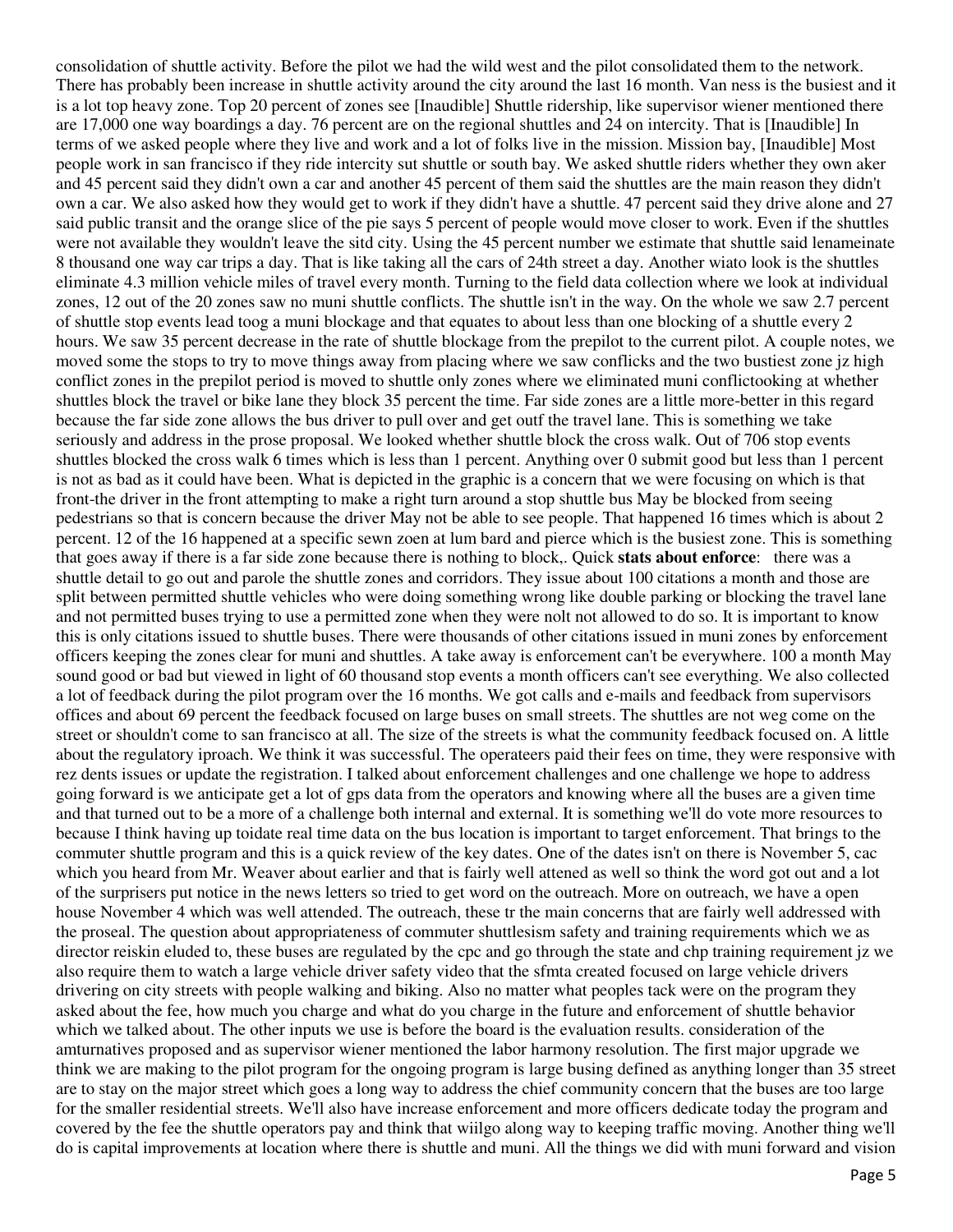zero. The shuttles benefit from a lot of these things so think they need to pay their fair share. We'll expand or gps data system and bring that all in house and expend more resources to make sure we are robust real time gps data knowing br wherethe buses are whether we can use to target enforcement and [Inaudible] So I think that will help move things and also increase the publics confidence we are tracking what is going on and following up. Another concern we heard is about the emissions of the large diesel vehicles so address that we introduced the model year turn over requirements. At soon as the launches any new vehicles May have to be 2012 or newer. By 2020 all vehicles will have to be 2012 or newer and 2020 starts a new requirement. That way we keep windup the federal and state regulations and keep the cleanest vehicles out there. One thing we heard from some the smaller shuttle operators, the non profit jz government operators that did or didn't participate is the fee for participation was ownerous for there baujts so plan on creating a rule with if your shuttle is free andope frn the public you can use the zones for free as long as you comply with the permit requirements and think that will help non profits and government shuttle operators that areope toon the public that can't pay the fee. Addressing supervisor wieners labor harmony union, all shuttle operators are required to praid provide a plan. Addressing the fee that is a question everyone asks. Right now the fee is set at cost recovery. We have not determined what the fee would be under a ongoing program but given the fact we incorporate fl creased resource frz data processes and capital improvement we are fairly certain it will go up but by how much we don't know and will come back to the the board whether we have something definitive. That all I got for the presentation. Happy to answer questions.

### >> let's take [Inaudible]

>> Mr. Chairman because we have a few member nofz public in the overflow room on the second floor I'll call 5 names ahead to allow them ample time to get up to the room. Christine rogers, michael cursener, mar law night, cathy delukea and doug block.

>> good afternoon and thank you for the opportunity to speak chair and members the board. I have been speak continuously with various sfmta folks and city supervisors over the past 2 years regarding the pilot program and the commuter shuttles in general I have to say I feel we finally made good progress and appreciate the fact the sfmta feem is work closely with us and heard our voices from carly pain to hank wilson and others, so I want to say I want to support the new program and hope that we get it approved and also we continue to make improvements. What I wanted to also state is just a little background, I have been a rezvent of [Inaudible] For the past 15 years and a residence of san francisco for 25, the pilot was very disruptive and destructive for the small neighborhoods. My street, 26 street ha50 corporate buses going down it at the kart the program and we eleebiated some of it but it isn't enough and that is why we need this program is implement the changes because the pilot as it stands today isn't enough. I expressed 3 concerns, one is we right size and green the buses so it is relate today buses. As hank mentioned it is about the size thrf buses. The large buses are not appropriate on the streets and cause major congestion and degidation. If you google my address you can see the street depressions in the street. Besides safety issue. Further to this we need to green the buses and as hank mentioned t is a good start. We would like to see more green policies but what is proposed in the new bram is a good start. There is a layer of permanent soot on my house and vegetation. Thank you very much.

>> michael cursener followed by --

>> good afternoon. Mike cursener and a noley valley residence. While the current proposal will succeed in moving the extremely noising and enormous shuttles that run up and down the streets morning to late at night it does nothing to eliminate the problems the shuttles create. Since the rule limits shuttle buses over 35 feet long on non arterial streets that is longer than my land is wide. Both major and minor arterials what is to stop the companies to switch to a larger feed of shorter buses particularly if the maimger stops not on major or minor arterials are not eliminated or moved? I'm a environmental consultant. I work with manufacturers large and small to help them meet environmental and social regulatory and customer requirements that impact their products. It is the rare corporation and rarer industry that leads by example and does the right thing without external pressure and regulation. This isn't limit today performantance but extend to every aspect of their existence. Corporations want to do what is in their best financial interest. They can be at odds with community or stakeholder interests. There is a solid place for government regulation in the capitalist society like ours. Should the rule be implemented? I expect internal pressure on employee to keep the same routes will result in replacement of the shuttles with? Crease nub of sub35 foot modsal. I urge you to [Inaudible] Further note that I observed shuttle riders drivering to get to stops on 30th street.

>> marla knight, cathy delukea, doug block, mark gleesen and [Inaudible]

>> marly knight and north beach residence. I oppose and neighbors oppose the shuttle program as it is currentsly structured. I appreciate the shuttle buses take cars off the road but the use the muni stops is a problem. I use muni regularly on van ness and the google buses park in front and muni can't get around and passengers have to disembark in the street where it isn't safe especially for elderly and disabled people getting off the bus. What I would like to see, i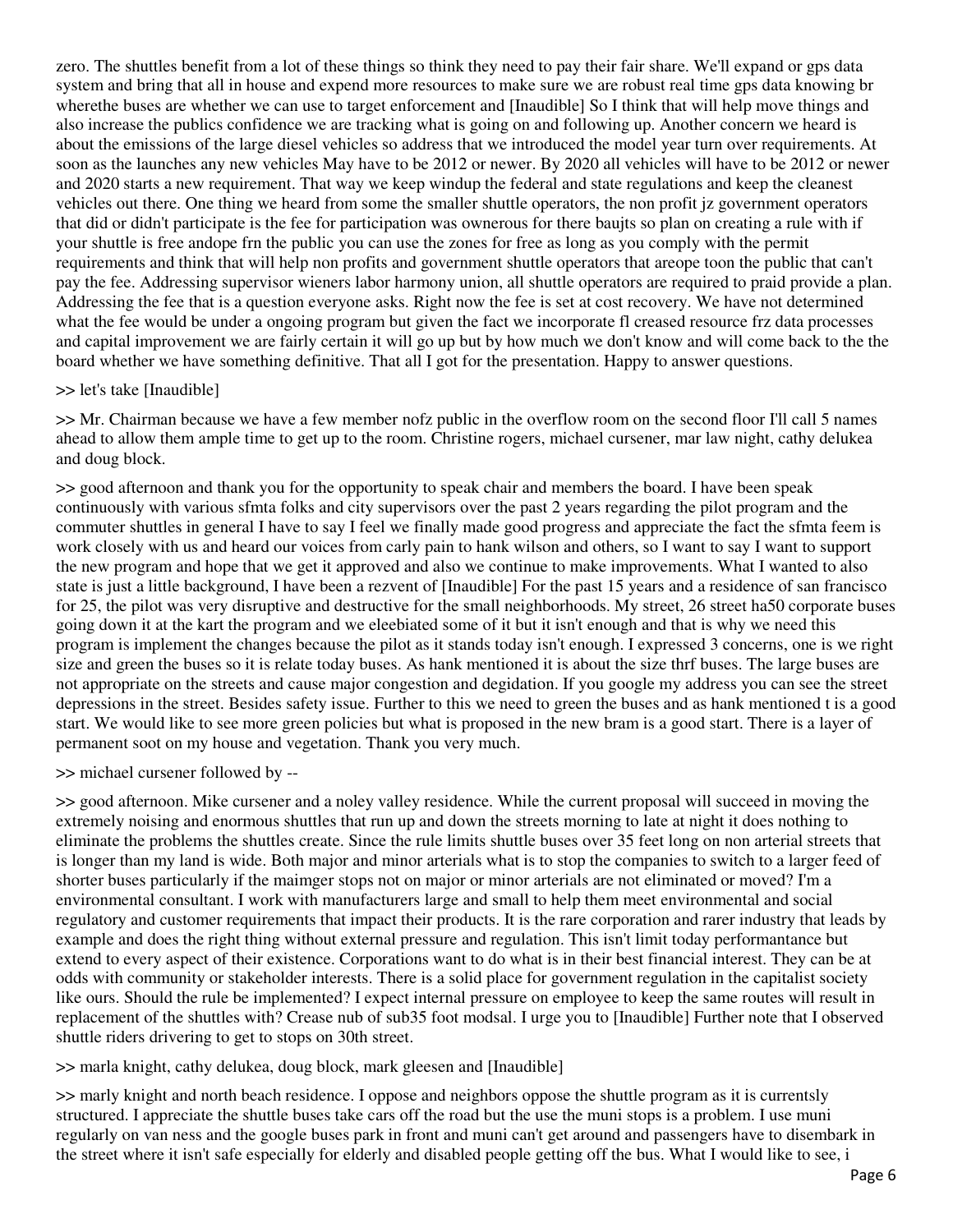propose that the google buses, the big ones go to the edge of the city and perhaps unloud the passengers maybe at a cal train station and take private jitanys that are owned by google and [Inaudible] And yahoo and park in the white spaces. The white spaceerize set up for small vehicles and think that is a good solution. North beach not only do we have there google buses, butmany tour bus squz it is one bus too many. I hope you seriously consider my proposal using jitanys.

## >> thank you.

>> cathy delukea, doug block, mark gleesen, roam alacy, tim policyen

>> good afternoon. My contacty delukea, praem manager with walk san francisco. We know a lot of people are concerned with the impacts the shuttle program has on housing and gentrification. We are here to talk brt pedestrian safety. We think it is important mta reluments shuttle in the city. It allows mta to require all drivers to be trained on safe driver practices and allows the city to charge a fee that covers the capital improvement on the street and requires better emission standsards. We are excited about the filegdsings in the shuttle program that there is decrease in [Inaudible] And make the streets safer for all use rbs. We would like to see modification tooz the program to make it safer and more transparent. First we would like to development of a single clear way to feedback to be reported. We heard from a lot of the community partners about dangerous behaviors on the small non arterial streets of shuttles blocking intersection or muni stop squz people have to board in the travel lane so we are worried about ped safety there and think the mta should have a way to find out about the dangerous behaviors. We also like to see the near side shuttle stops moved. As staff mentioned when and have a near side shuttle stop the visibility in intersection is compromisedism 13 percent of inshuttle stoperize at near side locations in unsignal nrbt section squz would like those moved immediately if possible. The rest the near side stops when chare 40 percent the stop we like to see those moved in the future. That's it.

## >>dying block, mark gleesen, roam alacy, tim policyen, patrick mu shet shah

>> good afternoon, my name isdying block with teamsters joint counsel 7 represented 100 thousand teamsters in california including 12 thousand in san francisco here today to speak in strong support of this. I think we are very sensitive to the issues the critics of the program has raised but thing from our perspective that is pornts is one way to klaess income sknr equality is for workers to organize a union. That is what bus drivers for transportation and compass transportation who drive for facebook and apple and yahoo and junentic are doing for the union. The facebook drivers were cat pulted in the union over night. There are other drivers who are trying to organize who don't have a union, all the google drivers, the droirfbs for bowers transportation and to be honest sometimes those fights can get ugly and think that is why supervisor wiener was smart and keen to the meeting to talk about the importance of having a labor harmony resolution. That was backed by the throefs board and the idea being if those fights do turn ugly which they sometimes do it will not impact the 800,000 people who dependent on muni service and that is a goal we all share. So, we are very happy to have worked with your staff and want to thank director reiskin, Mr. Mu gire and others that helped us on this and again would urge you to pass this including the labor harmony provision jz make this a permanent program.

### >> mark gleesen, rome alying, [Inaudible]

>> good afternoon, mark gleesen with local teamsters 665. We do support this proposal as it is presented with the inclusion the labor harmony clause that we believe wisely the supervisors passed. When you think about working drivers work for the private sector to fight for improvements many people would be appalled at. Sure you have seen media reports. What is normally confined to a private sector work site will spill out to the public red zones. We do very much appreciate all the work the staff has done on the proposal which includes the labor harmony piece and encourage you to keep that in and hopefully we can have a good program for shutting buses that adhere to all labor law jz state and government and local.

### >> rome alacy, tim paulson,

>> good afternoon roam mu lys, presidents of teamsters joint council 7 and my speaking fall synchronize to the category of how many teamsters does it take to say the thing. I like to reaform what my 2 brothers said I make a quick point that since the facebook contract was neshed and include the compass which brings in another 200 drivers under a union contract we have seen a big increase in the quality of the drivers coming to work for these companies. The people well trained, experienced in the industry and that are now flocking to these jobs because they are good middle class jobs with good wage squz benefits. For the first time holidays where when there was thanksgiving people would lose 20 percent the salary. They will now have paid holiday squz paid vacation and sick leave t. Is a vast improvement and improved the ability to have safe, experienced quality drivers in the industry and that is attribute today what you are doing and hopefully what you will do on the labor harmony provision.

>> tim paulson, patrick mu net shah, rosy gulolly [Inaudible]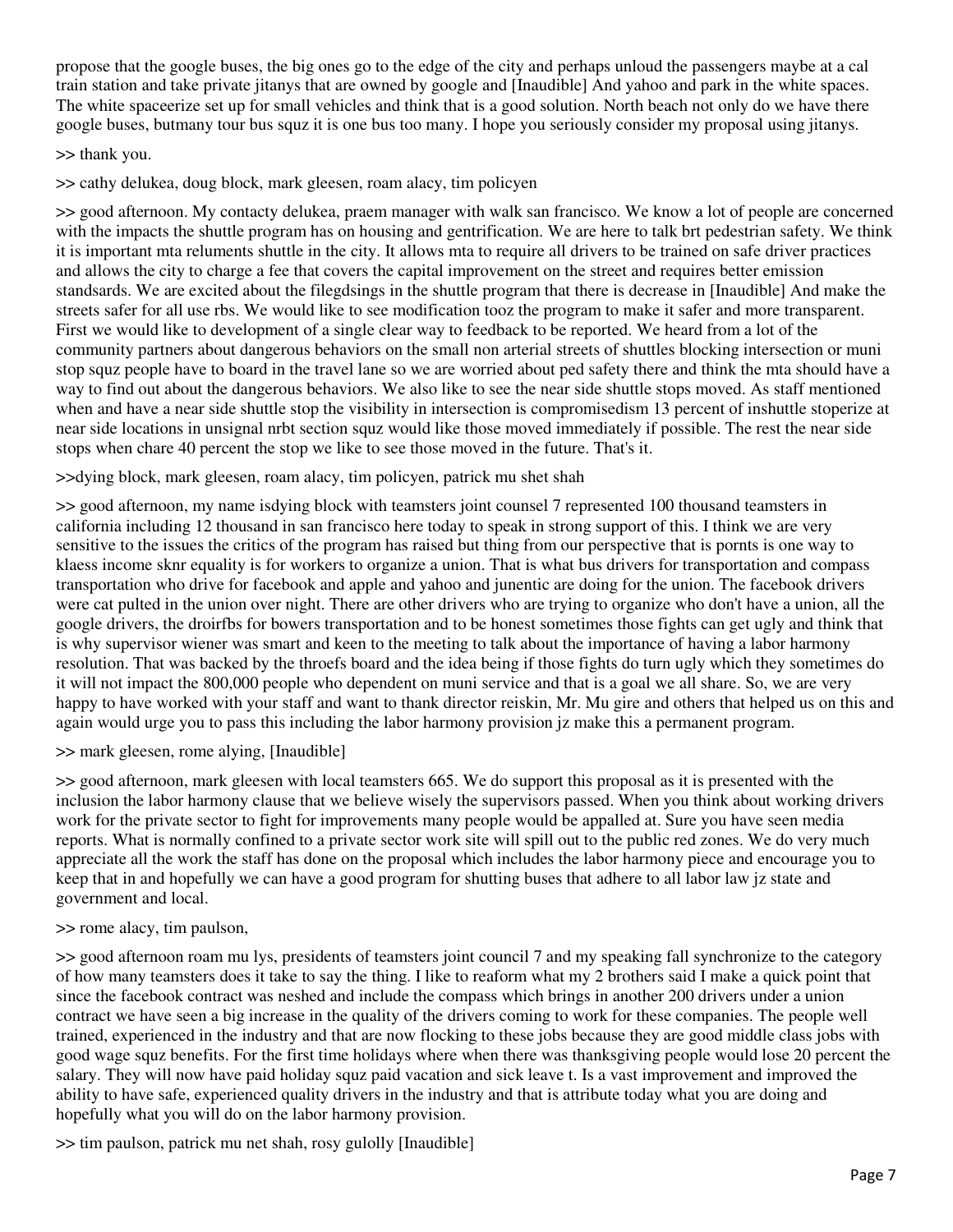>> my name is tim paulson exponent tev drecktder the san francisco labor council and represent over 100 year union and 100 thousand men and women in the public and prifent sector and there aremany members in muni and local representative from 258 that is here and others involved in transportation. The largest issue whether you saw it played out at the election or the board meetings for wecking many and women the biggest issue is affordability. Whether that has todo with jobs or the obscene housing price jz one of the things we are doing and the unions are doing is take on the wealth generated in silicon valee to make sure there are good jobs coming out of it. It is a tool we need to fight affordability especially in san francisco. The teamsters decide to take that on full-fledged with pover jobs that are turned into living wage jobs with benefits. As the supervisor said deal wg labor peace is also very important and again public or private sector is what we like to have is labor peace so people have a voice at work when they want to join a union and fight for their benefits. Consider the waif this is moving and it is a dialogue in san francisco about affordability. There are no final answers because people are leebing the city is we have to move forward. The labor piece stuff and the movement forward in termoffs the program we support in that context because of the progress that is being made. Thank you.

## >> patrick mu nlt shawl followed by rosy gozauly, dens persell, [Inaudible]

>> good afternoon chair and directors. Patrick mu net shah. The evaluation report noted 2900 daily shuttle stop events and noted 2.7 percent of those blocked muni buses daily. The secondary analysis I submitted for todays public hearing calculates that translate tooz 80 buses blocked daily and [Inaudible] 21 thousand,000 blocked muni buses assuming 269 work days annually. The report also notes of the 2900 stops 2 percent block cross walk squz views of passengers. That is 60 daily analyzing to 16,000. Mta reports 35 percent the 2900 daily stropped block travel and bike lanes that translated to 1042 daily annualizing to a staggering 280,000 blocked travel lane and bike lanes. An alarming number impacting the city and ped estren and bike safety. 417, planning department second eirr exemption projection increases proves to be accurate. Please vote against making the commuter program permanent. The secondary analysis reveals the wild west sechuation will simply continue. My analysis-the mta analysis claimed there were zero blocked buses at van ness and california street which is nonsense. The photo's on 9 and 10 thou. Show.

>> rosy gozauly, den ispersell, [Inaudible] Derek slater.

>> hi again, rosy gozauly here. I wrote down things. I don't have facts and figures I'm just a humble san francisco resident. Where would never speak against people having employment where they haven't had it before. I would never speak against anything that would help the-our environment, but what I have to say is we have catering to the tech industry. I lived in the city now since 1968. There are more what I used to call rock and roll tour buses. These are the size of the google buses now. They used to go to the concert hall jz leave the city. Now that size bus is in all our neighborhoods and for anybody to say that the presence of these buses, they don't just come unrided, they come with the workers who choose to live here and we all know what type of incomes they make and it isn't minimum wage. For anybody to say that those buses don't represent-not just represent the and play a part in what is happening to the sate as far as housing goes is lewd chris and I know you know this. I will finish with saying the face the city is changing as we speak and people are leave thg city. We know who is leaving and know who is coming and I just say, think.

>> den ns persell, irish [Inaudible] Derek slater followed by james driscoll

>> good afternoon. My name is den ispersell and live the south west corner of hate rr and diverse dareo for 36 year jz the time I lived in san francisco I have seen mta and its predsiser agency spend millions of dollars electrifying various bus lines and getting hybrid buses to reduce emissions from diesel fuel in san francisco. I think it was a wonderful choice and very much appreciated by many people. In a sense that is being undone when you have have bus after bus outside your window spewing diesel few. I appreciate the efforts of staff to do a turn over, role over, a new bus every 8 years, I don't think that is enough. I think the is a wonderful opportunity for mta through the board and staff to do something much more technologically advanced. We have easy access to a lot of very very small people. Companies that are leaders in their industries. Shouldn't mta think about what the future will look like.? What will it lock like in 5 or 10 years? How will you have a commuter bus program that is environmental friendly and what can you do to reach out to the bus operator jz the companies on the peninsula that benefit in order to actually develop a program that is functional and a benefit for the satey of san francisco but the bay area as a region as a whole y. Urge you to get out of the box of just thinking about the program and what happens next.

>> irish bibwits, wny sul vony, derek slater, james driscoll and susan barack. Brock,

>> I livered in the mission for 40 years riding muni every day. I want to disagree with scott wiener that there are multiple studies of no fault evictions of seniors and people with disabilities within 4 blocks. [Inaudible] As a nurse I'm worried about the hazard effects and ped safety. On 18th street by mission high there is muni number 33 and the commuter shuttles are sharing a stop and sharing is a euphemism. Muni has to have stop in the middle the street. The student have to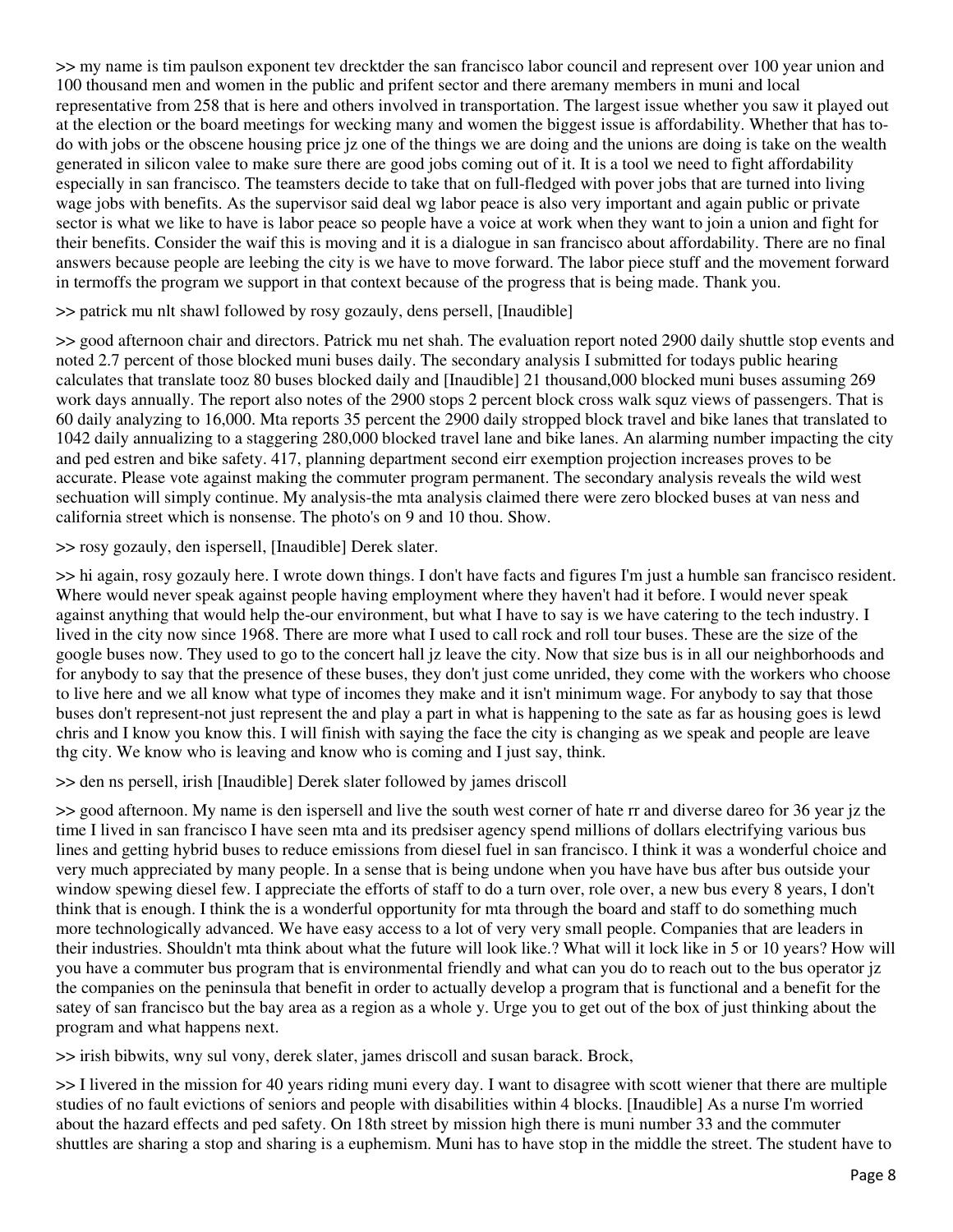go out in the middle of the street and this is also the 33 which is a perfect example of the other side the income gap especially the 33 line on potrero that mta is still plan ing to cut. These are mostly people seniors and people with disabilities going san francisco general that for whom it would be a great hazard and hardship for them to transfer on number 9 to go to the hospital to the doctors appointments. I talked to people who have not gone to the doctors appointment because they are fearful the commuter shuttle. The visibility is difficult, people in wheelchairs that feel the visibility the drivers of the buses is poor and they feel they are too at risk and some people it effected their health care. The people who take the commuter shuttles, they have the luxury getting on one bus and going close to their homes to their work place. We would like people who ride money and the 33 to have the same. [Inaudible] Alex pauns daily on

>> good afternoon members the board and Chairman. We support the program and appreciate staff worked closely and heard our concerns. We are one of those community shuttles that serve a lot of people not just a select group and so we really do appreciate. The other thing that we are appreciative of is the conversations that this pilot has opened for all of us. We all started kine of doing the best we could either in the case of mission bay, we were told by the city we had to run a shuttle so it is nice we have a opportunity and there is a mechanism to work cooperatively and try to figure these things out. As we know, there isn't enough space to offer convenient service and that is the challenge this program offers a opportunity to do something about. Moving forward we excited to work with the staff in a more collaborative fashion.

### >> derek slater, james driscoll, susan brock, alex [Inaudible]

>> thank you for having me. Derek slater. I have been a rez sident here about 10 years and a google employee. Living here is something I want to do since I was a kid. I grew up in north california and the same people I live down the street from today live down the street from me. They are not in tech, they work in restaurants and public school teachers and happy about the community we help formed and becoming a part the community we already have here. The challenges people talk about are serious and complex and have a role to play in addressing them. I was volunteering down the street at the rosa park senior center, there are many ways to to [Inaudible] Let's keep the shuttles and take those challenges head on. Thank you.

#### >> next speaker.

>> james driscoll, susan brock [Inaudibgood afternoon. I have been a san francisco resident for 6 years and shuttle rider 5 years. I [Inaudible] I do ride the shuttle sometimes as well. 2 things I want to say is first the shuttle exists because there were a group of employees that lives in san francisco around 2007 and commuted [Inaudible] The company supported what they were doing. It was initiated by community members and members that worked with the same company and car pooled together. Google saw they were doing this and support #d them because it took people off the road and got people safely to and from work so it is important to note this started as a grassroots efforts. The other thing is I was lucky to work the city of san francisco on a project that matched my company with city department to try to handle or address issues nat we were experiencing together. A surge in 911 calls. It was a example of members the community working with the city government even though I'm not a city government employee, I care about the community and wanted to give back. when quhee have the opportunities to work together to pair companies and non profit jz city departments together to solve common problems we face it is a great opportunity to address issues in san francisco but also show the rest the country key with work together and we are people and not just part of a company or part of a city or government but we all live together and care about the same issues so they think for it time today.

### >> susan brock [Inaudible] Bob mason, luke swarts

>> hi there. I have notes here so I'll try to go through what I have. I'm a long time san francisco residents and live on a small stretch of hate rr street between sonic and stanian. I do not think that the pilot should be finalized at this time, I think there are lot of problems that are not ironed out yet. I observe a lot of drivers ignoring the rule jz stop where they are not suppose today and and spoken with drivers and they laugh it off. the enforcement that citizens are supposed to use doesn't work. The license numbers you can't see them. A lot of times I see the rules vilailted and I'm on a muni bus and so the enforcement hasn't worked. I think the data isn't accurate because of that. Also our little treats are not built for the huge buses. I have seen a lot more damage to the surface of the roads . There are too many shuttles and too many stops. I don't think anyone needs door to door service. I think people can walk or take muni to a larger shuttle area. Definitely there needs to be a environmental review, that is a big problem. I think we need to limit the number of shuttle squz I think-I think I have too many notes here. I think the-basically I don't think we can finalize it now and need more data and environmental review, there should be air quality stutdies and impact on streets and studies of impact of eviction and displacement. We need placards on all 4 sides the bus and limit the number of buses. The companies should mitigate the damages done to the city. Thank you.

>> alex [Inaudible] Bob mason, luke swarts, amie white.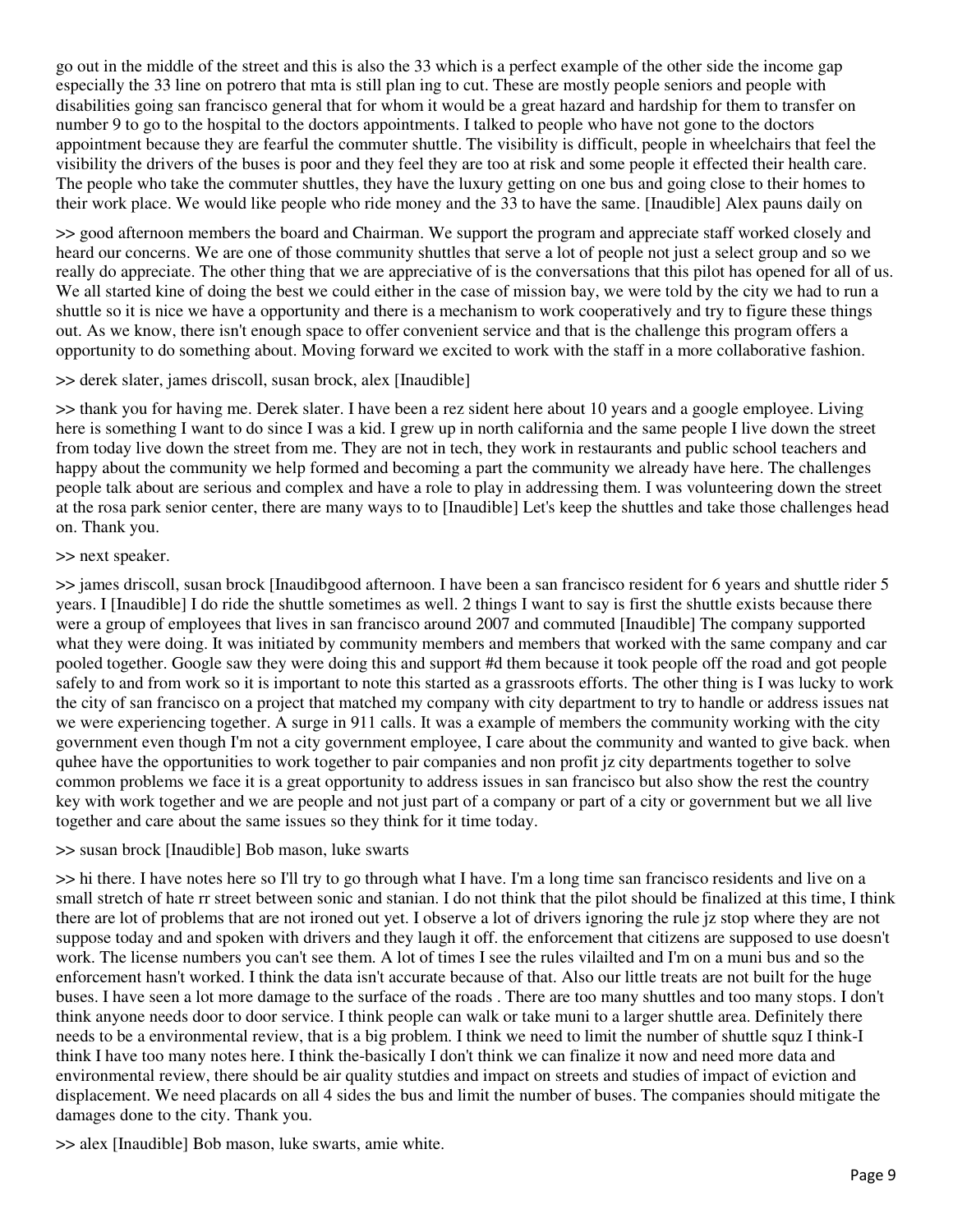>> thank you. Alex [Inaudible] Google employee but here represented myself and family. I lived in san francisco for a decade. My wife is a public school teacher. My daughter [Inaudible] Was born at kaiser hospital on geary and my son tom oswas born on geary and live in inner richmond. I worked at google for a little over a year and a half and take the shet al each and every day. Before google I was lucky to work in intell. A fine corporate citizen but didn't have shuttles so I calculated I drove 18 thousand miles in one year. My most recent year at google I took my car less than 10 times. I took the shuttle nearly every day. The shuttle is very important for my family and I. I walk about a mile to the shuttle stop and a mile on the way back so it is not necessarily door to door but it makes it possible for my family to stay and not and possible for my children to grow up where they were born and makes it possible to my wife to continue to be a public school teacher. Lastly my family and I lived here for a decade and love need and ride muni quite a bit. We we take the 38 r, 38 and 38 b express regularly and with that I think the pilot has shown that these buserize good for the environment, kbood for families and working families and can coexist with muni so please make the pilot permanent.

### >> [Inaudible] Herbert wineer.

>> good afternoon. My name is [Inaudible] I am a 20 year resident of san francisco and I currently live at chunch and 15th in front of a stop. In that space my biggest concern is the incredible noise that is every day for me now since some point in last December. It is ridiculous. Eerfben though church May be considered a arterial it is still a small arterial. It is still very tight, there are [Inaudible] The 4 parking spots in flouchbt buildings are reserve frd the shuttles. They never use them, they-they use them but still block a travel lane. Every day I see them pushing cars into had muni and taxi lane only and the muni lane has j trains coming up and down all the time. I think this is a issue. I aums don't understand why there is a stop in front of our building when just athround corner in front of safe way at a wider less traveled sidewalk there is space for them where they won't be leaking their exhaust into my home every day. It is a smaller building, it isn't something that is like 15 foot ground floor. We dont have double pained windows. Really, I used to actually-work in mountain view and took muni and cal train every day and it worked and last-I dont know why these shuttles are not going the transbay station like every other lawn distance bay wide system does and hopefully you guys will think about that and especially I am tired of breathing in [Inaudible] Thank you.

>> bob mason, luke swarts, amy wise, herbert wineer, eric willians

>> bob macegen native san franciscan and live in the alamo square and on the board of directors alamo square neighborhood association. We generally support the program we have 4 areas of concern we would like the board to address. Number 1 our concern is the proposal as framed causes concern about the loss of the neighborhood character of our neighborhood. Fulton street is lest y listed by a mainarterial street and not sure why thrrks is one lane east sknound west down that is similar to other streets that isn't listed as a major arterial streets so having a hard time with the definition how some streets qualify and some don't. We don't want smaller buses to be able to use non arterial streets because we have the same concern about safety with passengers entering and existing buses. That is a concern with the smaller bus. The second concern is about the completeness and accuratey of the study. It doesn't appear all 124 stops were looked at so a concern about the validity of the numbers that appeared in the study that is presented to the board and have questions whether those results would hold up if more stops were part the study. Outreach needs efforts but we would like to meet more regularly with staff. We met for residential permit parking [Inaudible] Finally we would like one improvement to the program that you not add additional computer stops over the 124 that are under consideration.

>> luke swarts, amie wise, herbt wineer, eric williams, [Inaudible] Luke swarts, san francisco native home owner and military veteran and take a shuttle to work which allows me and my wife to live without a car. If not for the program I would have to buy and store a car and drive to work. I encourage you to approve the program with one improvalment, make my employer pay more. San francisco needs funding for public transit. The sf 2030 task force identified a [Inaudible] Last years prop a covers 500 million. Not every shuttle provider can pay larger fees and should be fee for non profit and educational institution but tech daemps like my employer are able to & hapty to pay more. We were told prop 216 requires voters [Inaudible] It states it apply tooz property fees nolt use fees. It seems the city attorneys interpretation May be lawyers being overly cautious. San francisco transportation system is more important that protecting the city against lawsuit and if the lawyers are correct go to the the voters. I gladly vote fortuse pay our fair share. I also urge you to study and propose a system for raising permit fee tooz benefit public translt.

>> amy wise, herbert wineer, eric williams, senthious cruise,

>> amy wise and I am a 3 [Inaudible] Candidate that goat over 7 thousand votes recently so representative to some extent. I urge you to not be too content with accepting too little in the process. We do need to better evolve disruption and I love tech workers because I consider myself part of that to a excitant because I work with technology and want to evolve the disruption. How many here have gone to save muni. Org? They have a point by point case about why we need a eir and would like you to go through that today during the deliberation process. Number tworks the housing impact, we know that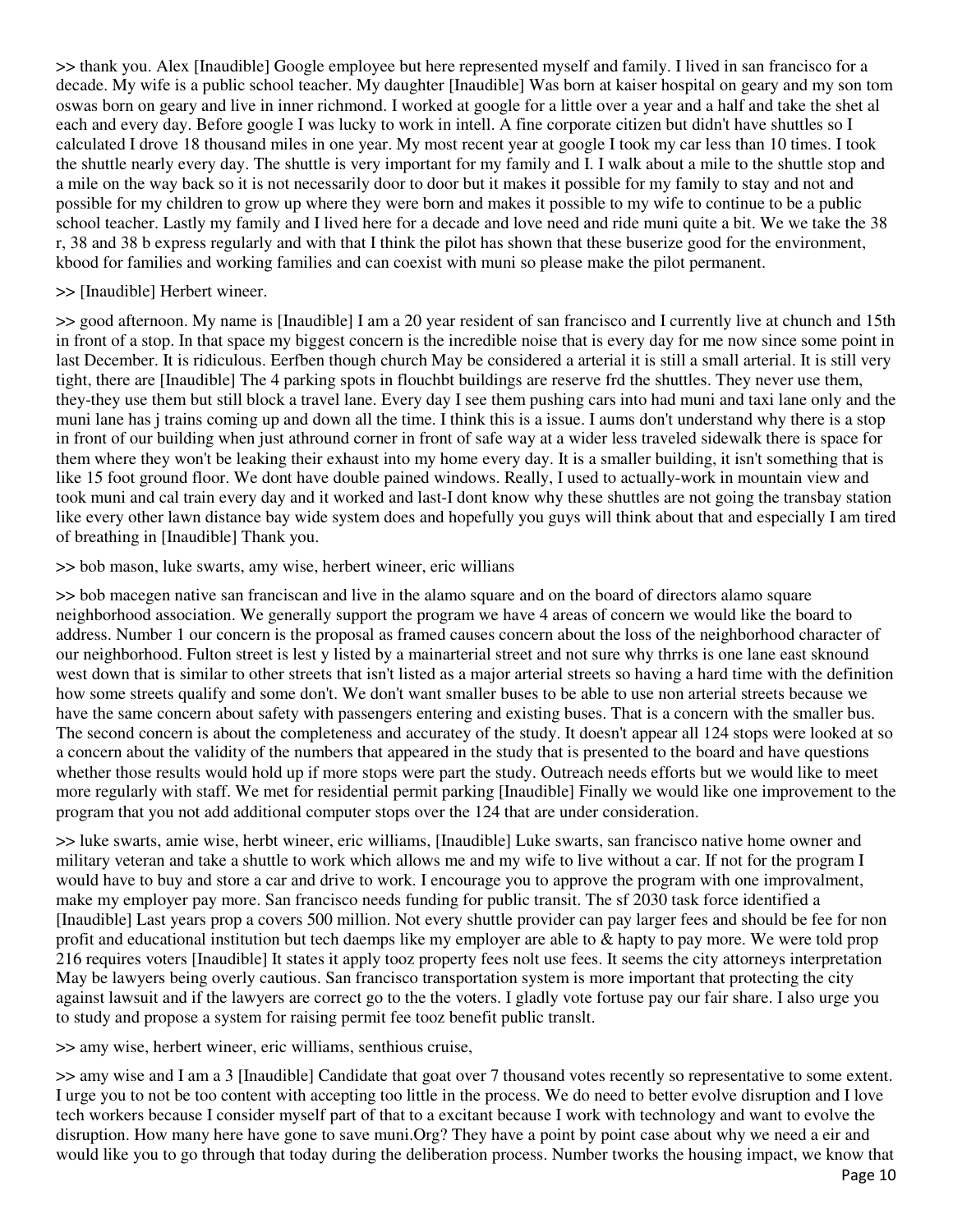coupeer tino will add about 20 thousand jobs over the next 5 years but they are required to build 1 thousand new housing units, if you don'ts think that will impact the housing crunch I would like to challenge you to a debate. Anyone in the room when would like to be a part of a public debate about how housing should be included I'm game. Why is mountain view ahead of san francisco? We are supposed to be the invasion capital. Why does mountain view have a better program to shape the corporate interest? We need transit equity. Can you discuss that with deliberations today about mountain views program, I think it is called mv go and google put a free shuttle chblt we can do better than what is offered. Democracy is the only avenue to shape power. It is up to you, you are representing the people today.

### >> herbert wineer, eric williams, cynthia cruise, theresa

>> herbert wineer. I do own google stock, however, I am against the invasion of these overgrown mechanical hippopotamus buses. They have really disrupted the neighborhoods, they are burying the history and culture the neighborhood and turning the city into a industrial park and it is a bad science fiction movie. What is happening is that the drivers of the buses are exploited. I think they deserve a break but so do the neighborhoods. They are underrepresented. Now, I would propose a joint committee of google and the other tech companies who are hiding in the shadows. We don't see any the representatives here which they should be. Also, the drivers, mta, and also the neighborhood residence, they should be present at these meetings. They should also we should have a joint committee so we can have a deesen compromise and don't implement anything until this happens. This is real democracy and top down decision that is being made and it will have a terrible impact on the neighborhoods. To see the buses go through narrow streets is a nightmare and it will get worse and don't think the tech companies have given anything bat to the sit a and they owe us so let's have a joint committee and set up it up and don't implement anything until is decisioncommittee. Thank you.

## >> eric williams, [Inaudible]

>> good afternoon commissioners. I want to say thank you all for the saturday evening recognizing safe drivers transit operates where my union local 250 a operating for 15 years or more accident fee. They appreciate it and know you care because we do a hard job every day day and night. The commuter program, I think it is a done deal no matter what we say in here. Bought and paid for, google whoench. In doing this report nobody contacted my office as a stake holder. Did anyone from this young mans team get on a bus and drive down is a street a at rush hour? No. You get on our buses on the 24 line in rush hour. You get on the 49, the 47, coming down van ness at rush hour you see the real impact. It is a impact out there whether you believe it or not but it is a done deal, we know it. We will say with one of the few stops I have seen for the shuttle buses at market and van ness I think that works the best. They cannot-if you asking to share bus zonewise the sfmta it won't work. Now they are subdued because they know everybody is watching. Don't go in the zone because we are trying to get this passed. When this is passed you will see buses lined up and we will tell our workers to get in the traffic and stay behind it because we won't compromise our lifestyles to letting a disabled person off the street and get hit. Please, just look at it. Thank you.

### >> sintia cruse, theresa [Inaudible] Luvonia [Inaudible]

>> good afternoon. 10 months ago the league of pised off voters [Inaudible] And submitted a bunch of request we thought were reasonable and all were ignoreed and so we would like to weigh in with a few more items most are repeat. The pilot should be continued until the sfmta gets the necessary data to create a permanent program. Air quality impacts need to be studied. If the bike network of san francisco needs a eir, why doesn't a new transportation network? Impacts to muni and city streets should be studied and impacts calculated as part the permit fee. This is a way around the state laws and it is reasonable. A nexus study should be done to determine the impact on eviction of displacement. Commuter buses should be prohibited to narrow and [Inaudible] Please do not forget vision zeery. The number of daily stops increased by 29 percent since implementing the pilot, some activy of doubling or tripling shuttle activ taech. The reports number on the shuttle impacts to muni are skewed. I want to go back to the impact to our streets, do you know how heavy these buses are? Can you guess how much more damaging the large tech buses are to the streets? Dpw says it causes 4700 time the damage to the pavement than a regular vehicle. Please consider these items.

### >> [Inaudible] Michael spaulding

>> good afternoon theresa flandric and would like to see-first let me sayia gree with absolutely this last woman stated here soiowon't go into all that. I koothink the pilot program should continue and think it is too presmurture and think there are issues with displacement and displacing the muni buses. When I have to get off a quarter of a block further because there was a yahoo shuttle in the muni stop and dh thdriver said that guy is there every day. In terms of indata you have I'm not sure it is enough. Not enough to go forward. The pilot program should continue. I will also tell I sent a let toor the board this morning it was forwarding a letter that a man that worked at intell for 30 years while he lived here having retired 5 years ago. There were 47 wurbers who lived in san francisco out of the 750 at the time at intell. 47 workers had used their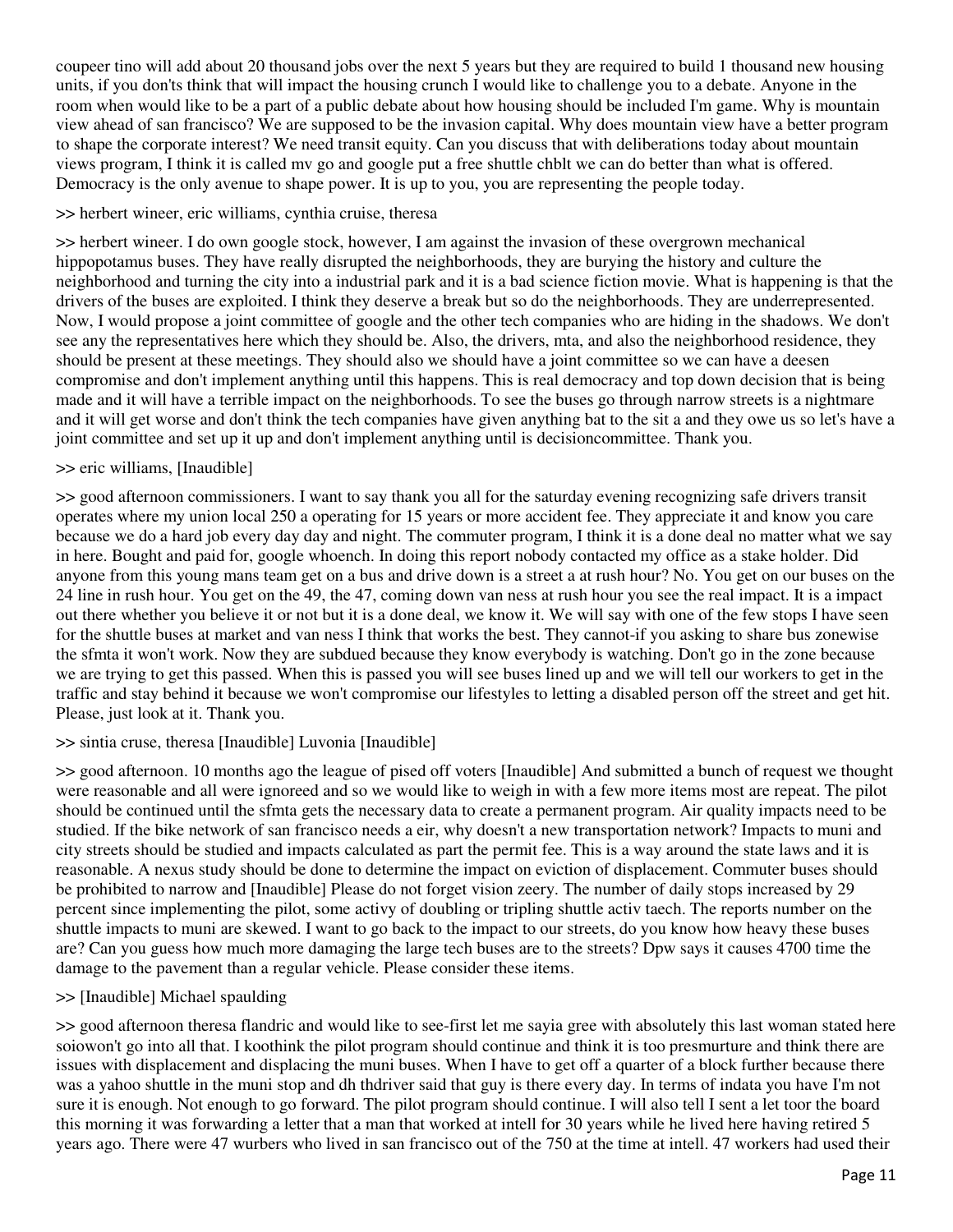own cars and had shared-there were 4 people per car. There were others who tried to live in san francisco but had moved back down to silicon valley. We in san francisco should not have to compromise our streets, the safety of our seniors and those with disabilities. I think the best idea is if there are shuttles they should fwee located at a place near the cal train station or transbay and then people can use because they tend to be the younger tech people who use the shuttles, we have wonderful bike paths now. Take the bike to the transbay or cal train station and have the shuttles there. We will not have our streets destroyed and the neighborhoods

>> fran taylor, I understand this idea of having hubs that some people mentioned was considered and rejected because the idea was that these riders needed a one seat ride. At the same time several people have mentioned earlier, disabled people trying to get to san francisco general hospital are being asked to transfer off the 33 to the 9 when this is rerouted as proposed. Now, I don't like

>> student stereotype but the commuter riders are young and able bodies and the riders to the general hospital are poor and dealing with difficult lives. The position of these 2 proposals sends a vile message that is more important to coddle a class that already has every imaninable iminty at work and makes a lot more money than most in san francisco, that this is more important than making life a little less difficult for people who are already dealing with constant struggle and many obstacles in their lives and this isn't the san francisco and want to identify with. One last thing, you have a stop number 35 at alabama and cesar chavez, there is no muni bus stop so it calls into question the accuracy.

>> [Calling names] If there are people in the ovover flow room there are seats available up here so speakers who want to come up stairs do so,

>> my name is [Inaudible] I ride the shuttle to work every day and I I come from [Inaudible] If I didvent a shuttle to go to work I would buy a car and try to car pool as much as I can. I think hearing the comments today everyone agrees more car thonz kreets isn't good for the environment or safety, but I also hear that there is clear improvements in the program. I also here it isn't enough, so I suggest-I encourage you to consider making my employer and others that use the shuttle accountable for improvements. [Inaudible] Companies there should be a [Inaudible] Improving the program more. I don't think limiting the shuttles is a practical solution to the real problem.

>> luvonia [Inaudible] Michael spoding, spike con, tony [Inaudible]

>> good afternoon. Thaupg for the opportunity to speak. My name is [Inaudible] I'm a lawyer and I use the shuttle and support the program. To be candid, I love san francisco and think of myself as a san francisco citizen first and formost and what is happening in the city is something that is really troubling for me. I think that many who work in tech often times you have a binary description of tech workers as not being citizens or feeling invested in the future the bay area of san francisco and don't think that is true. I think as many people said today, more regulation is important and think the tech companies should be held accountable. Every from [Inaudible] Streets, traffic generally delays for muni. I think all these things should be analyzed. One thing that I thought originali agreed that the buses are too big mpt coming here and reading the report and thought smaller shuttles should be investigated. For me I think the pilot program is important for the environmental reasons. The idea of throwing that many cars and maybe not everyone would buy a car but would see a increase in parking issues like now it is already a issue and traffic as well, so for me I think that is important but I do think this needs to be a ongoing conversation with tech company squz citizens and hope this isn't the end. It sound like it will be [Inaudible] One thing I want to emphasize is I think the labor harmony provisions are important. I dont think any of my friends or cowurbers would support the idea that people are not make agliving wage. I don't want to take up too much time [Inaudible] I do think the shuttles have a impact but think it is larger than just the shuttles so hopefully we look at housing prauls policy as well.

### >> [Calling names]

>> hello. My name is michael spaulding and ride the commuter shuttle every day. I live in san francisco qu work in the south bay and I really love live ing in the city and encourage you to or support the pilot program continuing because it enables me to live in the community that I made with my neighbor jz friends and people here and enables me to participate more fully because the alternative is get a car and drive to south bay and as it is I can work on the shuttles which allows me to be productive. If I were driving I can't do that and have to spend more time at the office and less time in the sit a with the community. I'm also a avid cyclist and member the san francisco bike coalition so I appreciate the concerns you have shown for bike and ped safety and would encourage you to continue to push on those ishuses. I have been blocked with muni and commuter shuttles and see people idling on a regular basis so there is more work to be done but think the shuttleerize a necessary part of my commute and a lot of my friends commute said I think they should be regulated and think this is a good first step. More work to be done but appreciate the level of thought that has gone fl to the program.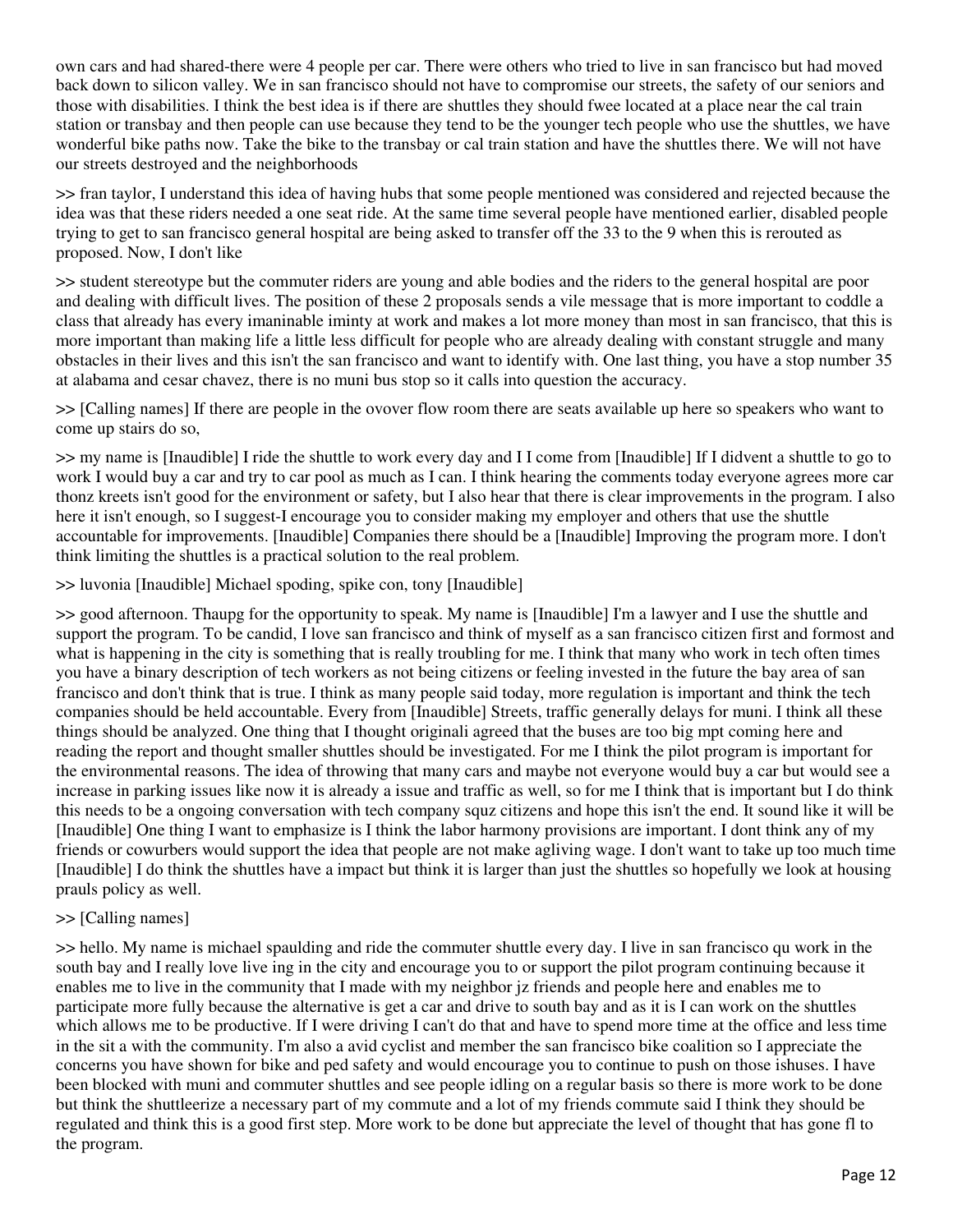>> spike con, tony robeilous, jed holtsman. [Inaudible]

>> are any of those folk here?

>> is Mr. Con here?

>> my name is jed holtsman. I moved to san francisco in 1999 and have ridden muni all most every day sense. I want to have you pay attention to humany people here in favor for finalizing the program now are not directly helped by the shuttles as employees or the drivers apiring union. It uzyood to be worse isn't a acceptable argument for a city agency or endorsement for makes this first stab at raining in the wild west. I don't think we should be held hostage in the city transportation planning by a few people who insist on living 45 miles away from the jobs. We heard there are 2978 stauts a day and [Inaudible] That is 2.85 residence per stop evonet. You are picking up less than 3 penal per stop event and that is what we are taking this time energy and money to do elwith. You also talk about approving the project without the fee being [Inaudible] You also talk approving the project without environmental review. I'm a environmental policy special est. The buses emiltmit [Inaudible] Go counter to what the bay area quality management is doing, the department of environment, [Inaudible] When we talk blet the infrastructure emments it away parking. I'm in favor of taking iowa parking for muni buses. Fewer people take these shuttles than removing cars so building extra wide spots for the shuttle buses goes to a more special interest group than kwrust car owners which is already a special interest groups. There are 8500 uses of the use [Inaudible] And that you look that disproportioninate impact and expendsures and benefits that are gibbon to this one percent of our city residence. Thank you.

>> is spike con in the audience? No. Tony robels? Fallowed by tess wellborn, adrienne covert, emily [Inaudible]

>> good afternoon. My name is tony robeilous and I'm with organization called senior and disability action and worked with mta and many groups to get the free muni for seniors and people with disabilities, something the organization is proud of. The shuttles are the bohemth symbol of eviction and displacement in san francisco that we see that is the-hit seniors particularly hard. We have very deep concerns about the environmental impacts on safety for seniors. i know seniors personally that have gotten into very close calls with the tech bus shuttles. There was a idea about having a hub where folks can bicycle to the hud and take their shuttle to work without having the buses clog the city streets and think that is a step in the right direction. I think this bending over backwards mentality and the coddling as one person put it, just shows to me that this especially interest group that has real a been catered to the do the extent where it is exclusive of the rest of us and it causes a lot of resentiment with the people we serve. I would urge you to not finalize the program and look at all of the ramifications of safety and otherwise that this all entails.

>> [Calling names]. If there are plebs of the public who wish to address the board who are still down stairs if you please come up stairs.

>> good afternoon commissioners. Tess well born and I aegree with what the last 2 speakers said and many others. I am a frequent muni rider and bike and car rider. We need more data and eir. This is a full bus company and I think calling it is a shuttle helps elide over some of the issues that are raised by many of the members the san francisco community. Arguing these commuters are san francisco residence ignores that many of them moved here because of the shuttle service and it is not a shutting, it is a bus company. We need to as san francisco you can say our job is only transportation but you need to be advocating that the city work with other cities on the peninsula to put in housing for work forces. You need to advocate that the fees should be increased in sacramento. If you reposition this as a bus company that May change your options but also heard speakers say you can increase the fee substantially. We need dopos not all san francisco. A shuttle goes to ucsf to mission bay. A bus company that goes down the peninsula for 45 minutes to a hour after cruising all over san francisco is something else another together ft put this off, get more data, study the hub options and look at fees and repositioning housing.

>> adrienne covert, emily alpart, michael smithwick, [Inaudible]

>> good afternoon. I'm with the bay area council and want to express support. There was virtually nothing known about the system. The sfmta rightly went out and developed the pilot program to gather data over the course of over a year you have gathered data and just heard a lot about it. We didn't know how many people road the shuttle squz how many cars came off the roads and how many conflicts with muni, now we vaclear idea and the numbers are powerful. 2 million car trips epreliminated from the roads [Inaudible] 47 percent of riders don't own cars, half say they don't own it for the main reason being the bus commute. These are powerful figures and think the permit program put forward helps build on that success and takes us in the right direction. I think the bay area council is proud to have played a small role in priding some of the information sfmta need today put forward a pilot praposal and execute and deliver a common sense approach to rigulating the buses and think it will benefit the pedestrians and traffic and air and we hope that you will support this as well.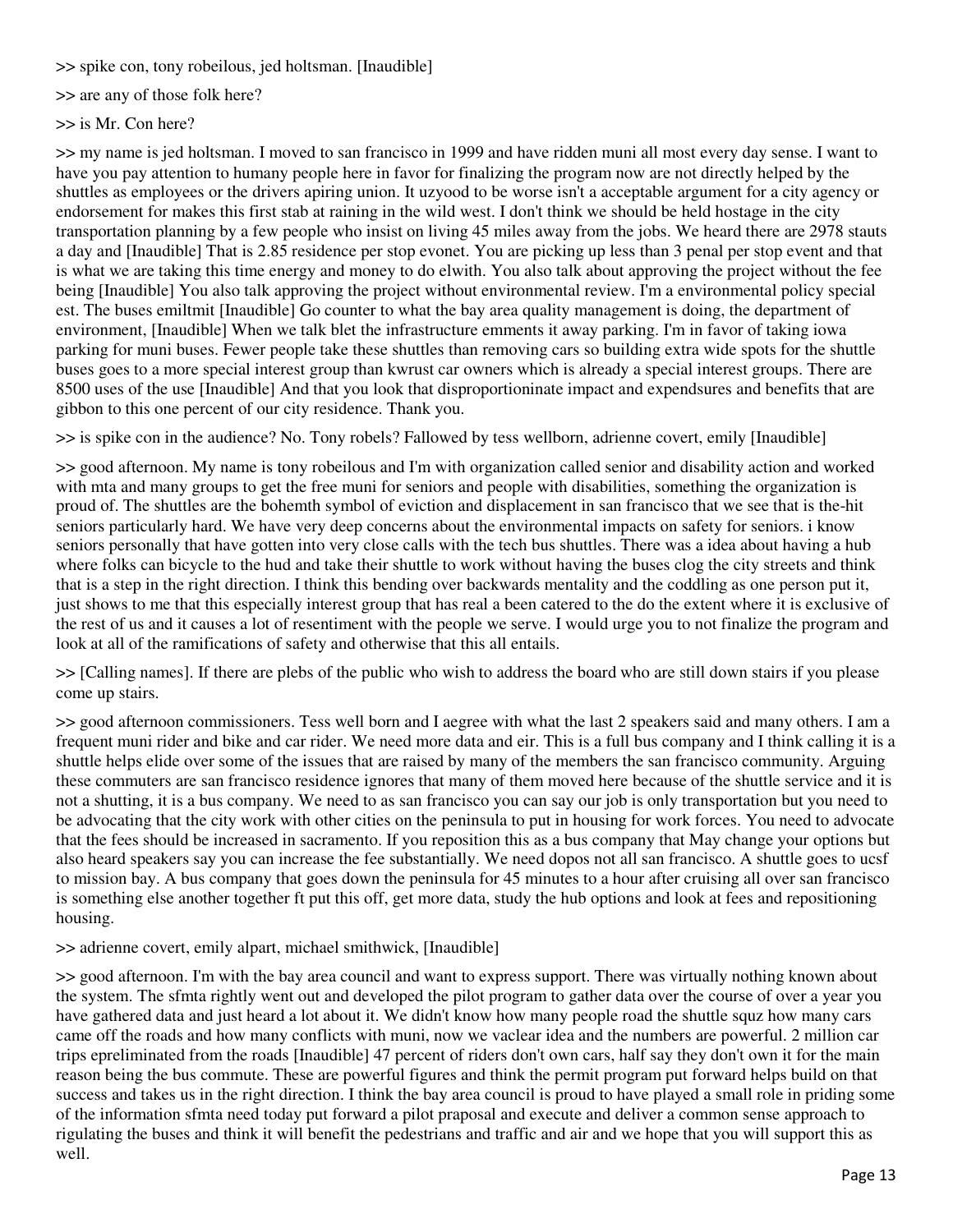>> emily alpart, michael smithwick, merea ingroom, cory cameron, matte [Inaudible]

>> good afternoon. I live in the castro and I was born in oakland and grew up in berkeley and my chief aspiration was to live in san francisco. I am living the dream. I also happen to take the shuttle. I love living in san francisco and also happen not to own a car. I don't want to own a car. I am part the community and knemy neighbors and volunteer on the weekends, I vote and here to stay. I urge you to continue to allow people like me to get to work in a environmentally safe way. Thank you.

## >> [Calling names]

>> good afternoon commissioners. Michael smith. I lived in the lower hate rr since 1980 and for those 35 years I noferb owned a week and ride muni every day mpt I walk a lot. I fully support the shuttle program as proposed. I have never experienced a conflict between the shuttles and muni at the stops. It doesn't mean it doesn't happen but I never experienced it. I-the buses I ride are crowded and I shutter to think if the shuttles didn't exist because I assume the people would squeeze on the bus I try to squeeze on. I believe they do a good job of reducing car use and congestion and pollution so encourage you to approve the proposal.

# >> [Calling names]

>> good afternoon. My name is mera ingroom and resident of san francisco and ask you to please not approve this or if you do approve it, please disallow the shuttles to continue stopping in muni spaces. There is a whole time of the day where I'm not able to get out anymore in the mornings when people go to work because there are shuttle buses blocking the muni stons and I have been cut off several times. To give you a concrete example, I went to polk and bush and there was a line oof people lined up and I asked what they were lined up for because there were never penal there before and they said they were lined up for the shuttle which had never stopped there before. I road my wheelchair up here to the next stop that did not have a a sfmta shuttle program sign on it and as soon as I got up there a shuttle bus came and stopped up there, so I called 311 and when I called to complain the operator at 311 angrily told me they were legal shuttle stops and I didn't have anything to complain about. If you guys pass this and still allow shuttles to stop in bus zobes zones you are telling seniors and people with disabilities in san francisco they matter less than a select few people who work at a select few companies on the peninsula. Thank you.

>> [Calling names] If there are other people who wish to address the board who have not turned in a speaker card yet please do so. We have a few left

>> cory cameron and also ride the shuttle program down to the silicon valley area. I'm grateful the for the program and appreciate the work you center done to look at safety and environmental impacts thmpt shuttle program allows me to do what I love every day and also allows me to live in the city that I love II volunteer and vote and love living and thing it is important that we have this option. I would have to drive if I didn't have this available. It has a great environmental impact and encourage you guys to continue this program. I think it is incredibly useful and it allows me to be a contributing member of san francisco and here to stay and would live here no matter what so i appreciate this program.

### >> [Calling names]

>> hi. I work for google and expressing my opinion haven't been told to say. I lived in san francisco for 5 years and geary and larkin now and live in a big city and walk about 3 quarters of a mile. Other times I ride my bike to cal train. The train isn't that bad [Inaudible] Before I lived here I lived in santa cruse 4 years and [Inaudible] I wanted to move here since I was a teenager and glad I live here. If you ban buses from the roads I would ride my bike to the rain train. I probably woulden buy a car. That's it.

### >> [Calling names]

>> good afternoon. I addressed you on January the 21, twen 14 and requested there be placards placed on all 4 sides of the buses that are large enough. The reason is you can see any of the violators. Your reports says there were 296 reported instances and 69 from noy valley. There are 2 months missing so in the letter I sonet to the board I listed all the August and September violations not calculated in the plan. 26 and noy, if you do due diligence go to 26 and noy tomorrow and stand between 7:30 and 8:30 and see the damage done oo 26 street let alone the congestion at 26 and noy. What you are approving is the cunl sumption of over 1 million gallons of fuel used. That is what reverse maths does to your report. The regional freway express bus program you rejected. Not saying there shoulden be a hub or spoke erangement. There needs review of that. I don't want to be talking to a bus provider, I want to talk to the prime contractor which is mta, so disregard the how is my driving. 311 is a mess, it took 3 minutes to do each number. The real number is sex thousand people in the large buses going to souths bay. You need to do reverse math and do the analysis on your report. The bay area council comes in the chan p transportation authority does analysis that got it to the paint where it is now.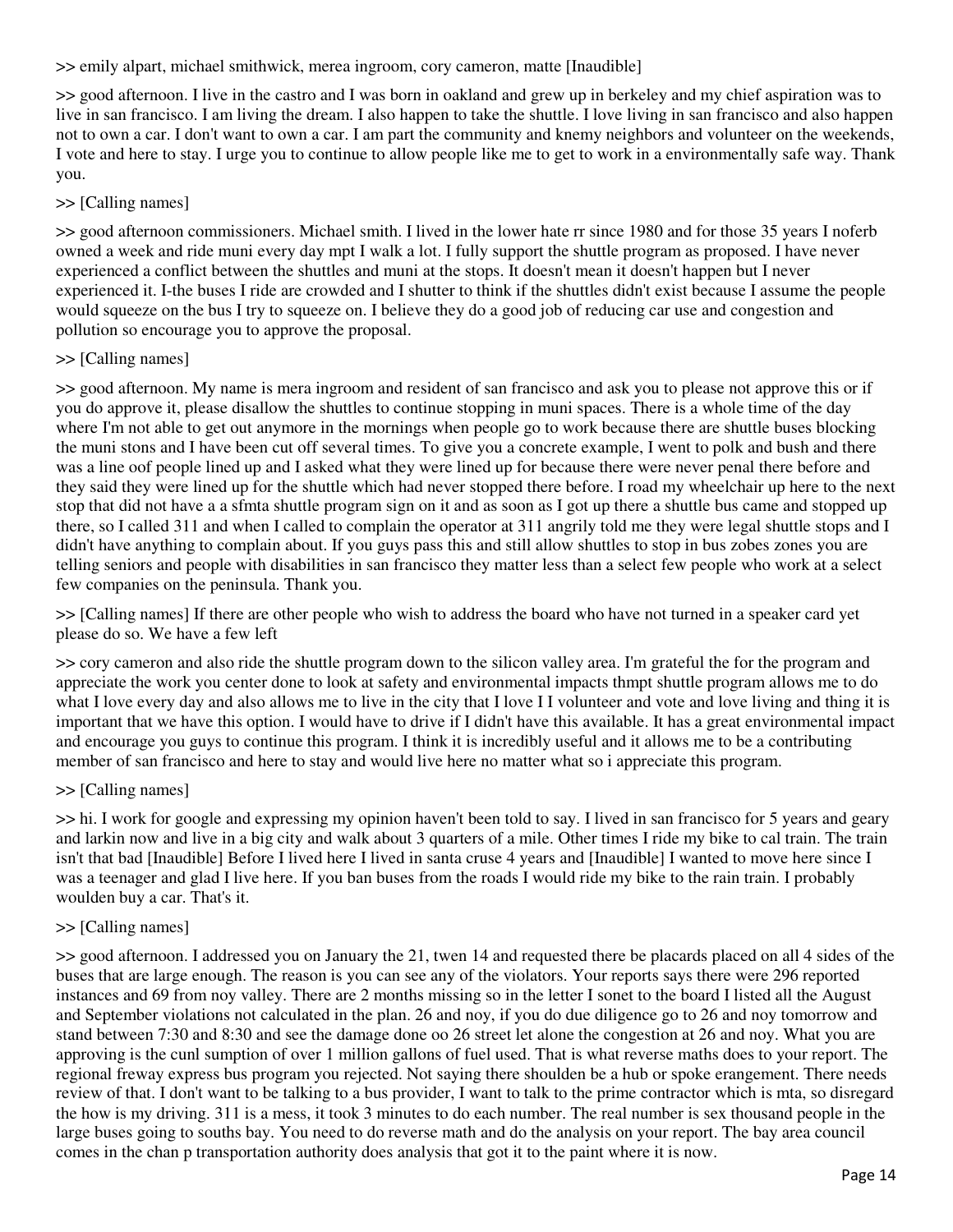### >> [Calling names]

>> good afternoon. My name is [Inaudible] I am a community oreg nothings. The san francisco bike coalition studied the presented results urges the sfmta to include [Inaudible] Discourage shuttles uses bike network streets particularly streets part the vision zero network. Require shuttles to have enhanced vehicle safety features similar to muni buses. Require clear information on the vehicle for members to submit complaints that are easily accessible. Increase the bike ways especially on streets that are known to have bike shuttle conflict particularly given the inroachment of travel in the bike lanesism finally require a mandatory uniform and transparent shuttle driver training program that focuses on ped and bike safety. Similar to the ones that gogal and jenen tech rchb through our bike education program. Thank you.

## >> trisha stauber followed by [Inaudible] And bary flax.

>> good afternoon everyone. Thank you for being here today i appreciate this tonight for public comment. I live on ash berry and haze and right kiddie corner from john adams ccsf there are 6 thousand stud want that go there, on ash berry street between haze and growth there is a large diesel bus that idles there that uses it as a staging area every morning and goes on all day lodge until 10 at night. I urge you to not let the diesel buses to use side streets as a staging area. I also like to see a environmental impact report. I question how accurate the data can be if you don't have that done before hand. Also about the data and riders, if question is that objective as well? If I lose my ride and shuttle would I not say I'll take a car? They would probably have to take public transportation like they did before or car pool. Last but not least, I think having the shuttle busope toon the public would go a long way to creating good will on the part the companies that sponsor them. Thank you so much for your time.

### >> [Calling names]

>> thank you for the opportunities. My name is [Inaudible] Been a resident in the bay area for 15 years. It is a dream to live here. I am intimidateed being on live tv. Number 1, please remember the fact that the shuttles bring people of all sorts many who luchb the commune etay are in and serve the community. I'm one of those people and will remain one. The second is I think there is a lot that can be done to better utilize and regulate the shuttles. Even riding in on them I see the mistakes they do and think there is a good need for better regulation and go ahead and charge more too. That is all, thank you.

## >> [Calling names] Last person is christian [Inaudible]

>> my name is jerry flax and I livered here since 1975 with the exception of spending 2 years in florida where I worked at dade transit. I'm opposed to the shuttle program for many many reasons. I would like to eco some reasons thrks lack of a proper placard that needs to be eluminated and larger so when there are infractions people can call and get the nrflgz across to 311. I also Mr. Opposed to size of the buses like a neighbor of mine who spoke earlier. I also live north of the pan handle and these huge buses going down haze street, grieve street, hadeer street, it is ridiculous. I also want to say there is a lot of talk about there wild west and don't think of you are doing anything about other corporations enterprises that are bringing their buses to muni stops and in particular the tour buses. They stop at hate street and every muni stop and nobody is doing anything about that. Have we opened the door to this? Somebody can bow standing at [Inaudible] Any time of the day and ish hew citation tooz the big bus, but it seematize is being allowed. I hope that that gets acknowledged and dealt with properly. I like to see a eir study done and also like further consideration for a hub.

### >> spike con, followed by christian [Inaudible] Those are the last 2 people who turned in a speaker card

>> spike con and I lived here since 84 and I am 57 years old. I ride my bicycle everywhere. I really care about transportation and having it flow and to have private companies using public resources doesn't-that sh the problem. Of course we support a shuttle service and like ucsf they should park in a parking lot on a private property as a hub where people go. They can have nice secure bike parking for those that can bike and for those that can't use muni, pay into the muni system and get more resources. As I said, I'm a bicyclist, who whos world do you put huge wide buses that take up more an a car space on lanes with bike lanes? In a neighborhood with small er streets that are created for cars, you dont have a big white google bus taking a right turn and blocking 4 laneotches traffic because the streets were not built for these big huge buses. Why can't we stop your approval and I like the tdu guys I wonder if what we say it doesn't matter kw you [Inaudible] That is the problem as a public commenter getting the opinion you herds. People have concerns, but will it be rubber stamped today or not? Please think about this and use the concept of car pooling and shuttles and that is what we want to see but do it correctly and do a eir. How can you approve a program without have eir report and the nexus of what the buses are effecting the neighborhood and gend fiication. [Inaudible] Is the last person to turned in a speaker card and will be the last person to address you today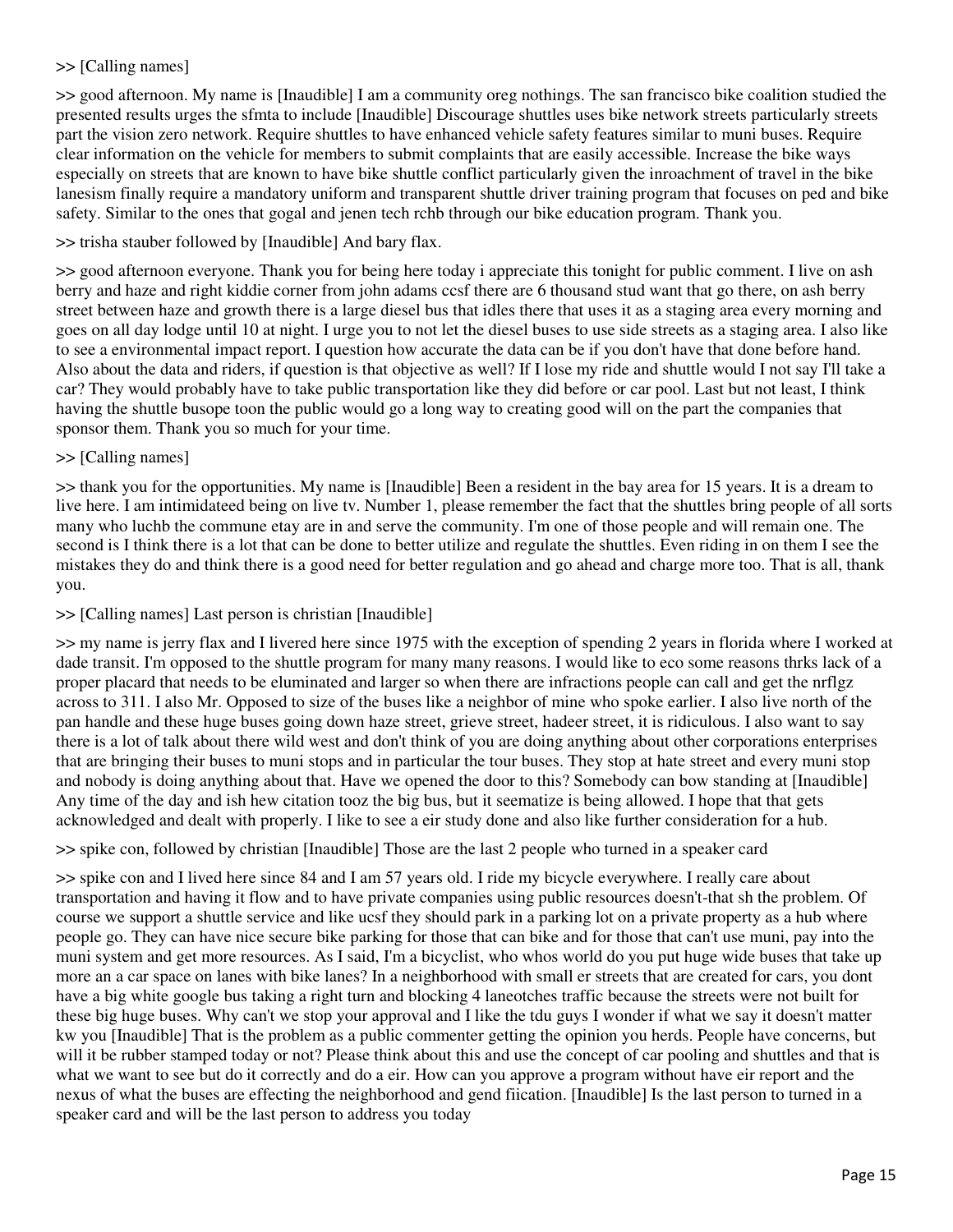>> thank you for hearing what I have to say. I hate public speaking so I'll make it quick. I'm a bike person and would like to second what the other bike people voiced. I find it very dangerous to share the road with these gigantic buses, it is down right frightening. I would like to see the pilot program continued and an eir. I also don't enjoy inhaling the fumes from the buses when I am good b hind them and I have seen buses on hate street parked idling for several minutes, so I support the continuation the pilot and an eir. Thank you.

>> seeing no one else we asked do you want to speak. This is the last time I will say this.

>> thank to everyone who took off the-tim dawnally. The ideal situation is the tech workers to take cal train. Maybe have shuttle buses take to the location of work, vecd to that perhaps they could park near the freeway and take muni like most do to the shutdal bus loading zone there. Idelly you put a express bus in the morning so they get there in a hurry. On our street you have taken half the parking spaces for the shuttle buses. On throw different occasions and not one was there a notice of a hearing and assume that goes on everywhere so you don't follow the rules. That is the brown act, you should know that. Also, according to the city attorney and police code you can't rent, sell or buy space at the curb so how are these people buy spaces that curb? If these people want to be part of the community I think taking muni is a good stef

>> public hearing is over. Did you want to say something? Is there a problem turning in a card? Okay, come on.

 $\gg$  thank you for the opportunity to come here. Justin rien. I heard a lot of what others had to say on both sides. I am a cyclist and take transbay bus to emreville and commuted to mountain view on cal tran and know there are capacity problems a. Better solution is like the transbay bus rather than the individual companies sending buses to the neighborhood and agree with everyone else that says that people should come on bus or bike or however else to central place like transbay terminal like I do and not expect door to door or neighborhood to neighborhood service. That's it.

### >> this is the last speaker.

>> hello, my name is [Inaudible] I live in san francisco since 1992. I work in the city, I don't own a car, I take muni and walk to work. I took a picture that I think somebody put it up earlier, the picture of a disibleed person using a wheelchair blocked by a shuttle at a frequently used stop across from the hall of justice. One thing I think is is I take the bus from 8th and market and there are several of these companies that use this stop like adobe there is a bus 83 x that goes there created for this tour bus and yet they each have their own individual buses and they don't collaborate on this. I see buses coming in at 10 at night that one or 2 people get off of. I think there is over kill in terms of the system and there should be more of a collaborative approach. I think a eir is a necessity and a great point earlier that the bike plan necessitated a eir and there is legal action and considering the legal action and think it is pre-mature to come to a conclusion about making this permanent at this time. I just want to urge caution and not finalize the plan at this point. I think more needs to be studied and I inyrj all of you to take muni all the time. You should get rid of your cars. Thank you.

>> that will conclude public questions

>> a couple clarifying questions for staff, the report was very good and think people brought up valid questions that show there are a lot of strong feel squgz probably further refinement and work to be done. Some of the ones that kind of have stood out to me are the idling, the stop locations, high injury network and contact info on the buses. Do you believe these are problems we can continue to work towards addressing in the permanent program? As if we approve the program it isn't set in stone as nothing is at the mta, we'll continue to work to refine this

>> yes, I do think all those things are things we plan to work on and get better about. Idling is something that will be addressed with increased enforcement. I also think it is something that once we have the arterial network restriction in place, the large buses won't be allowed on the smaller residential streets for any reason whether to idle or drive so think that will go a long way. I also think that the increase more robust gps data will allow us to record when buses are in places where they shouldn't be. In terms of the stop locations and high injury network and dhainge to the the joan network, one thing I didn't note in the presentation is it a living network. Over the course the pimet we changed or added or deleted over 40 stop locations that rin the network to respond to construction or muni for ward projects or input from the community so we are always open to move thing around when moving something makes more sense. I herds folks say why isn't the stop around the corner? We are open to listening to those thimgs and decide if there is a better location athround corner we are happy to look at that. There is one other. Student

### >> better contact information on the buses professor

>> we heard a lot about that. Partly that is a issue with 311 because you can always call 311 that has a router system that sends the commuter shuttle complaint to me and others working on the program so if that isn't working well we'll improve that. We are including in the permanent program how is my driving sticker so people can contact the shuttle operators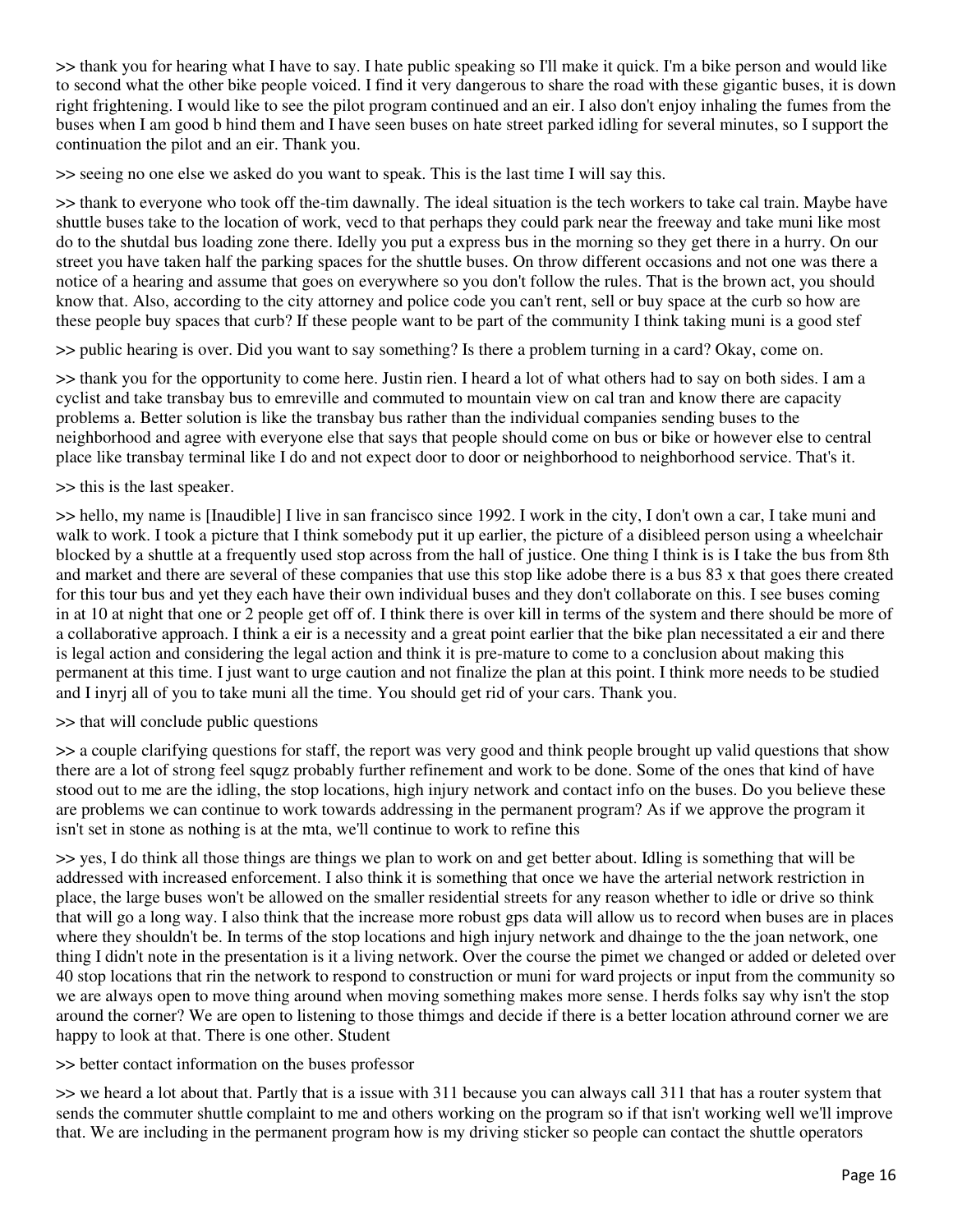directly to say I saw you doing something you shouldn't do so think that will help. To the extent the people want to address it to us first we are happy to hear that student

>> do you think it is realistic to put the placard that identifies the bus as part the commuter program? I think they are on the back of the buses now. Is it realistic that we put them on the sides as well so people have a easier time seeing them? Professor

>> yes, they

>> yes, they are on the back and fronts and can make them bigjure put them on the sides.

>> those are my only questions

>> I know it says in the report we are seeking to lower green house gas emissions from the shuttle kloo fleet but maybe setting more aggressive goals and targets is something we can do. What is the next step of passing this today and look at stops and make changes, can you talk about that looks like the next step if this were approved today in terms of things discussed like the signage and the hub situation offering hubs around the city. Also the issue around fees. I know that there is a concern about there damage done to the streets and roads quh is separate and apart from the cost of enforcing the shuttle program and how can we look at that and what do we have for next steps looking at that?

>> I think with regard to the signage we will have to replace all the signs because they all say pilot program on them so that is something that we'll keep in mind if we need to make them bigger or easier to see or look more like a street sign. The hub and spoke system as we have termed it, it was something that was considered as part the program and something we thought about before the pilot and as we talked about what to do after the pilot and think we view our role as striking a balance between what we acall the wild west and a hub and spoke system is on the other end of that and we think we have gone a long way something like a hub system with the arterial restrictions and consolidating the neltwork on 120 zones rather than stopping wherever a shultal wants

>> student to stop. The hesitation with hub system is there are not any particular onstreet location that can accommodate the buses. The parking that would have to be away I don't think is acceptable. If we found a parking lot as a place for shuttles can gather, dozens or hundreds of buses trying to access a single spot at a time would cause traffic and air quality impacts we felt would be unacceptable to those that live or work near the hubs so that is why we won't toward the middle with arterial restrictions. With regards to the fee amount, we are still working on that. The pilot fee was set as a cost recovery. That was discloseed that we are limited by state law to recover the cost of administration and forcement. We want to recover all the cost that mta occurs as a part the fee so is something we'll look into but think that is in some ways more a legal issue.

### >> the green house gas target professor

>> [Inaudible] That was also we as mta and city don't have bower to regulate green house gases, thaset for the epa and state government and we are pr empive. What we can do is require newer vehicles so that is why we went that direction

>> if I can follow up on some of the excellent questions. One thing I was curious about is in terms of the-you say it is a evolving process where [Inaudible] I was wondering because I think a few people pointed out pedestrian safety concerns and the relocation and sure you looked at this from near side to far side improving the ped estren experience crossing. That is important thing and seems something simple we can do, I wonder if we do that soon or what the complications involved?

>> I don't know the specifics of all the zones. I think a reason a lot of the zones are where they are is because they are shared with muby and we move a lot of zones near side to far side so that will take care of some of those and also just the information we learn td about how much better far zones are will influence how we change the network going forward. I think the main concern is that we would have to reallocate things that are park spaces so when you focus on a specific area you have folks that May not want that but it isn't something that means we caen make those changes

>> can we focus on the high injury areas because I know we have good data this and wondfer we prioritize those to be looked at? I just have a question about one the public speakers made the point about [Inaudible] It is a difficult with just everything else on the streets besides the shuttle. The bus to pull if thoo curb for a wheelchair to get off the bus so I wonder what the recourse for our bus drivers-does the bus need to be held up until the shuttle is [Inaudible] What is our recourse as a agency because I think-it is a safety concern but a huge delay for the rest the passengers

>> it is a important concern. I will say that part the program and policy document says shuttles have to yuld to muni and pull as far forward as possible to allow muni to get to the curb so we need better enforcement of that which I think we'll get with more enforcement officers. I think in some cases the muni drivers are-might be pulling into the travel lane and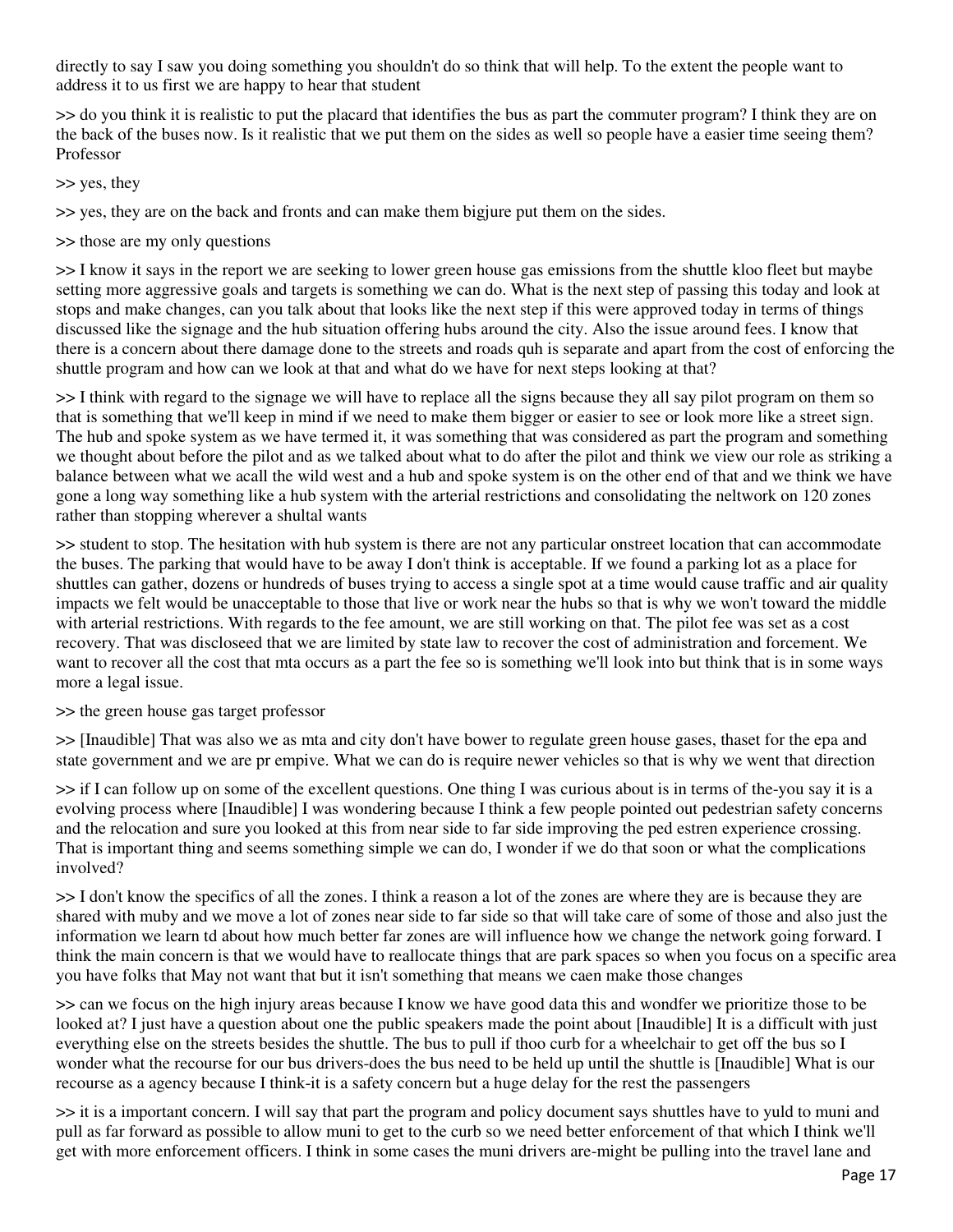loadjug unloading there. That is a another thing that more focus on it talk with people and working with everybody involved tomake sure it is important that the muni bus access the curb.

>> thank you. On that note, thank you for your hard work and realize you did a lot of outreach and work here and I think it is important to say that and don't want the questions to appear like we are only giving critical feedback. I was concerned to hear from the the largest uniyrn and the union of the operateers that he feels the drivers were not solicited on how this is working. Was that statement correct and is there a plan to get there feedback of our drivers because i think they would be a very efficient representative othf muni driver jz I know we are trying to consider the interest of everybody's and one of the interests we are hearing is how the shuttle programs effect the people who ride within the city on the muni system and want to make sure be have a good voice for those people and it seems the muni drivers them selves and schedule times effected May be a good proxy

>> as the pilot was developed and changed there was consultation with muni driver jz inspector squz transit service planning team around muni accessing the curb and as part the evaluation and the vetting of the zone network that we were proposing today to go permanent, we did talk to drivers and I myself went out and talked to folks on the 12 and 27 because they are impacted at vulensia and 25 and 24 and cesar chavezism we had folks to talk to people on the 47 and 49. We said what is your experience with commuter shuttle and how aunch do they get in the way. We talked to them but didn't go through the union struckier and happy to go through that

>> I think it is important to do this and cope doing thiand number 2, I think Mr. Williams deserves the respect to know this was done and the voices of the operators were not ignoreed and should goat get a summary of what is done and solicit his feedback as a important leader. If he comes down and says we didn't seek his input he deserves the respect of what we did.

>> thank you Chairman And thank you staff and everybody who works hards on this to get it as far as wehave come along this. I thank everyone for all your input regardless of whether you support or oppose. I think the city is under going transfomation it is challenging for so many of us. I have been here since the 70's and never been able toafford to buy. I am a lower income people that has a hard time affordsing to be here. That being said, I think that the issue of gentrification and affordable housing is important related to transportation but the issue we see with these shuttles or buses or wlaurfb you want to call them, I feel is a symptom and this particular policy is not the place to deal with it. There is housing bonds we can work on, cap and trade funding that can go towards funding affordable housing and inclusionary requirement jz impact fees, any number of places to deal with this issue. Speaking on the tech shuttle riders some that live in the building I live in, seeing them attack td and scapegoated is hard and apologize to the them for having to bear the brunts orphthat and applaud the courage they have spoken with here. Who wanted want Mr. [Inaudible] To be their neighbor? These are wonderful folks I welcome to the community and speaks to san franciscos values if we want to talk about being inclusive as possible. Recognizing this will require change and adaptation. Every morning I am woken up by the [Inaudible] Rumableing past my building. They don't stop going until wrun A.M. The apartment next to me took out my sunlight because they added another floor. This is a growing city and changing economy and need to work together to get to where we need to be. We got a letter from cal train saying they caechbt accommodate tee many more folks without eelectrification which is a long time coming and they support this program. Recognizing this isn't the thofend line, this is something I feel we'll be able to address and accommodate and continue to get input from folks on not just how to tweak it but how we are succeeding. It was a couple meetings ago people saying they are dependent on paratransit saying it takes 2 hours to get across town and one way to get people out of cars is providing them with real alternatives. If we get away from the fossil fuel dependency that sends people to their deaths ipwar squz acts of terror we need to give people alternatives and this is one of those things. I also recognize the tech industry is trying their best. If it wasn't for the tech industry I don't know if we would have free muni for [Inaudible] That being said there is a lot of room for improvement. I regularly ride by bike up hate rr street and been passed several times by the lumbering giant and thereat is real and hope we'll improve them. One thing I'll ask the staff is ixue of enforcement. I think we do-when they make violation they should be held accountable and they think thiwill. I think they want to be good neighbor jz partners and but we need to hold them accountable. If we had more money for enforcement from the revenue jz fees would we be able to get more than the pity amount of violations we have been able to hold them accountable to so far?

>> I think the more enforcement officers the more [Inaudible]

>> so that

>> yes and thereat is part the plan. Enforcement office rbs will push the fee up as a ongoing program.

>> recognizing this is very much a work in progress that woe got still a long way it go and have compl a long way, I will support the program. Move it forward. I feel like that I'm deeply grateful for the labor piece part. This is a growing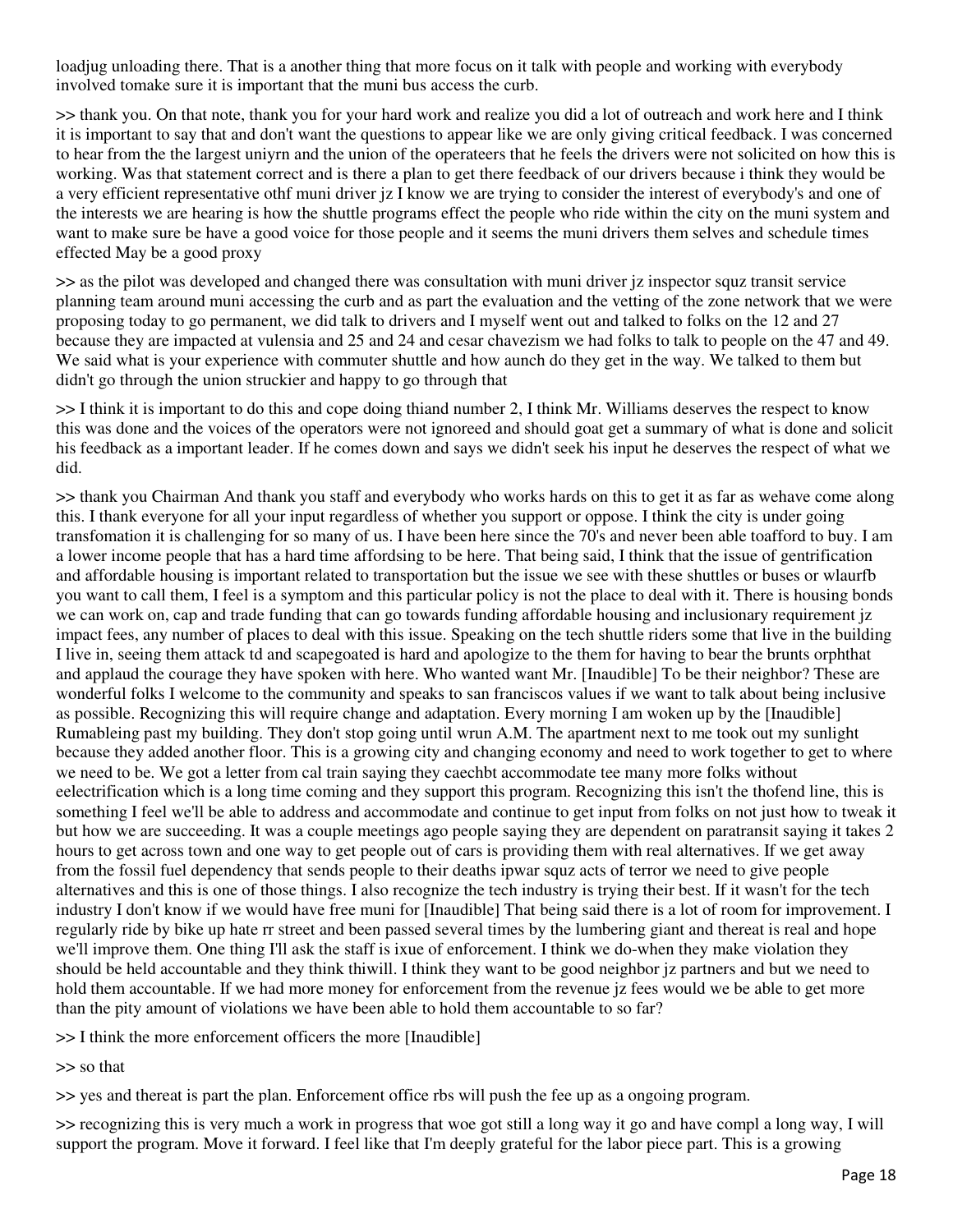economy and everyone needs a piece of it and the labor piece is something I'm supportive of so will support this going forward.

>> two or three things, someone mention thd idea of cooperation among the providers, is that realistic? Is there a attempt to do that with google and microsoft?

>> I can't speak too much towards what the companies want to do. I know some of that has taken place. There is a company called [Inaudible] That is what they do, they coordinate smaller companies who probably can't afford their own shuttles to all get on one bus. Some of that is happening and think more will happen in the future.

>> I think it should. Somebody mentioned the standsered of training for drivers, assume once you are on the free way and in the peninsula, drivering in the city with the bicyclist and seniors and persons with disabilities and students walking recollect, that is matter, is there talk for standardized train frg the drivers cephal

>> there is. The mta a couple month agoy reviewed a large vehicle training vehicle for drivers drivering on crowded city streets. All the drivers are required to take it.

>> another point mentioned about is there one place that is easily accessible for people to make combnts the system proand con?

>> I think 311 is always there and directs commuter shuttle related comments directly to our team. If there are things we can do to make it more obvious how to submit your comments or gets directed to the right place we would love to do that because we want all the input we can get

>> I support that and think the board ought to hear about it too. The final thing is I understand the cost issue is discussed in the next years up and coming budget, the fees and fines, is that right?

>> at the latest next years budget givethen program started in February I hope that we might be able to bring something sooner for fee adjustment but a change in fee is approved by the board, so you will have a opportunity when we bring a new fee that incorporate the cost for input at the time

>> it is brought forward in January then?

>> I don't know the plan timing but hope it is before the next budget cycle

>> that is my hope too. I think we will do everything we can do get it to you as soon as possible. The worst case scenario is keep the fee as is now and when we do the budget we can incorporate all the cost that were not covered by the fee for those first few month jz make sure they are paid through had fee going forward

>> several made about the damage to had large vehicles are doing the streets, could that be part the equation coming up with this?

>> we haven't-in the short term it can't . In order to assess a fee based on the damage they are doing to the streets we have to doa comprehensive nexus study and don't believe we can assess that street just to one category or subcategory of vehicles. The city at some point 15 or twnts years ago impose adstreet damage fee thrown out by the courts and the city to to refund a bunch of money it assessed, so not sure sthra easy way to do that. Not focusing just on these vehicles but it is something happy for us to explore further

>> they are not alone harming streets. The vehicle construction around now is that part of what deals with them?

>> we could as a city attempt to unter take the engineering study that is necessary to support the nexus mpt not sure to the extent we can do so in a differential way so May have to assess it against ourselves and all the cars and everybody else that drives in the city but it is something we can explore.

>> members of the board

>> I'm will toog support this and think we need to do the amendments first.

>> directors before the first amendment is adopt a proposed amendment to the transportation code with the modifications I read into the record earlier in the day.

>> all in favor say aye?

>> next motion is amend the resolution in support sthof determination the program and transportation code amendment are exempt from environmental review.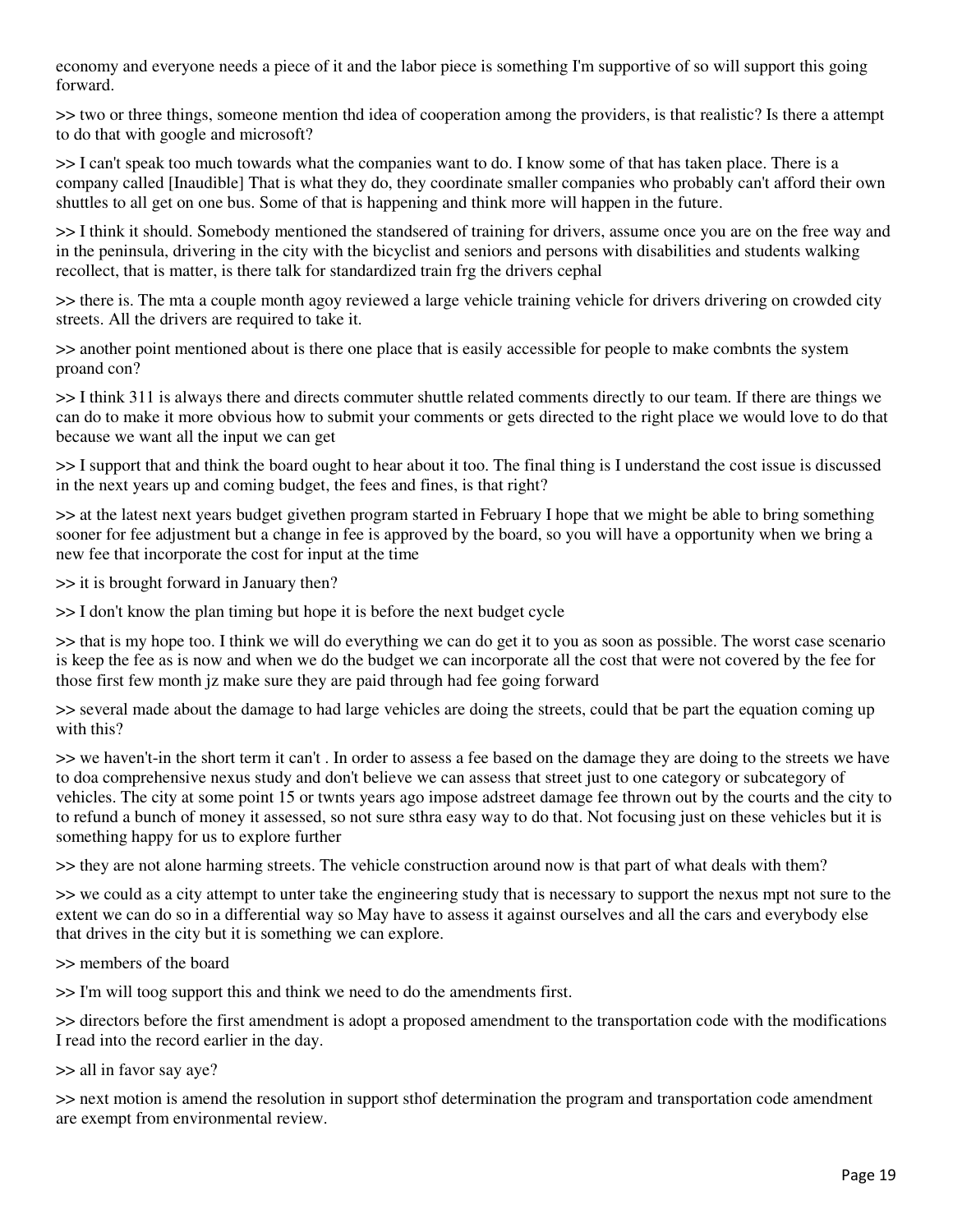>> I guess I will say iant been on the planning commission, [Inaudible] Baseline conditions are the environmental toxins so it is hard to do a eir that shows different because the baseline is status quo.

>> all in favor say aye. Opposed. [Inaudible]

>> motion to approve

>> discussion. All in favor say aye. [Inaudible] Thank you. Take a short break here. [Members taking short break]

>> mta board is coming back into session. We'll wait for a moment for sfgtv who is catching up

>> item 12 approve various parking traffic and parking modifications associate td with the wiggle neighborhood green corridor project. I won't read through all of those.

>> any presentation? I guess we are.

>> gootd afternoon. My name is mareium [Inaudible] At sfmta and excited to talk about the wiggle green corridor. This is a joint project we worked with public works and pucf partnersism the wiggle is poornt connection in our bike network. If you are look the key route going east to west across the city it is a part of a critical connection between market street and man pan h handle [Inaudible] It staarea favored by bicyclist because it is the flattest route between 2 hill squz the reason the puc is interested in the project area as it is flat area where storm water collects. The name wiggle comes because it is a zigzag route. The route is something bicyclist found over the past decades and we have over the years added improvements to make it safer to bike there and more visible. The wiggle today is not just the bicycle route but also a dense residential neighborhoods. It has local xhilsh district and really great transit and popular dog park so it is used by a lot of different people use thg wig today. The bike infrastructure itself [Inaudible] At the intersections to help people find their way mpt for the most part it isn't something woe have major bike facilities like bike lanes and or a cycle track and will be a shared street for most the route. Or project goals were in addition to the puc of reducing storm water going into the sigher system we want to improve conditions for people walking and biking. This includes making it safe for pedestrians cross thg streets, minimize congestion for mot r vehicles and make sure people that use the road way are going in a way that is slow and safe and that includes all road way use. Our project timeline included outreach that started in 2013, virementdal revie last year and are in the design phase with construction to complete in 2017. Our community outreach includesed 4 public community meetings where we had be2950 and 100 people in attenance at each. They were paired with surveys that included on line surveys and with some received over 500 submission. We had smaller meetings [Inaudible] Walking up and down scott street and attending the meetings of stakeholdser groups and had on going conversation with e-mail and public hearing. The set of elements focus on traffic diverter, ball bouts preferred by people in the outreach process as a way to improve visibility at intersections and people can be seen using the road way. Cross walks which improve pedestrian visibility at those intersection squz your legislation action to approve [Inaudible]

>> we have a question about rain gardens.

>> this is the puc's part the project because san francisco has a combined sewer system the water on the street level mixes with the sue squj if it overflows there is a bad situation so they are looking to improve and one piece is have more rain water absorbed into the ground water that includes add thg rain gardens that allow them to soak into the ground. This is a [Inaudible] Elements you can't see it that well on the screen and won't go fl into too great detail. Those are primarily the bol bouts included in the project at 8 different locations a well as a few red zones [Inaudible] In particular I want to draw your attention to the diverter which is a change at intersection of scott and [Inaudible] We no longer permit southbround traffic on scott street or turning left on [Inaudible] This is something of interest to residence along skeet street because they see a lot of automobile congestion. It is of the different streets that make thup wiggle this is the street with the highest vehicle volumes and by making the change we reduce the vehicle volumes something more comfortable for those riding bike squz walking on the streets and libing in the neighborhood. Scott street has the longest segment of the bick network as well as other green connection network. At the intersection of scott and [Inaudible] The design is a large bull bout on the south west side the street. It also eliminates potential collision which is for cars turns left from [Inaudible] To scott where bicyclist wait to make their turn. We all a collision there this past prl due to that movement. Because we will implement this diverter we want to make sure the traffic that is using scott street for southbound travel is accommodated thichb neighborhoods and not on residential streets. Our proposal includes a lot of improvement tooz the deviz dareo cor door including timing the signals as well as eliminate a few left turn locations where we can reduce had delay due to piling up as well as we are proposing red zones on [Inaudible] Which will allow drivers [Inaudible] Outside of the travel lane. These improvements some sure traffic can seek out deviz dareo as a alturn toov ative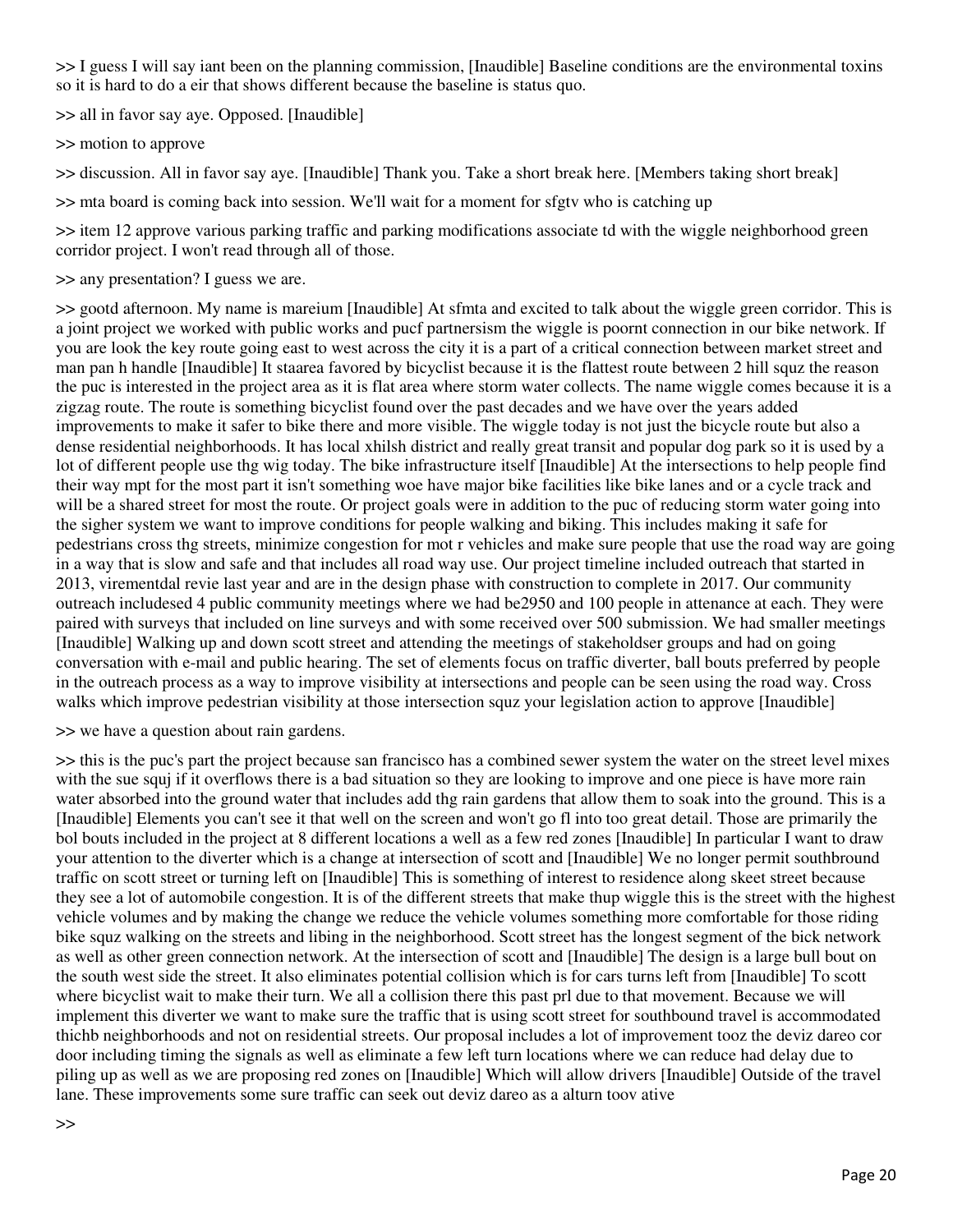>> student scott and keep divisadero proving and hopefully these will imprive that. There are key concerns we heard from the residence as we have gone dlou the project and want to address them for a few moment because we May hear about them during public comment. One is concern about the parking reduction due to implementation of the bull bout locations. Sthis something throughout the project we are strategic where we propose bull bouts. We improve visibility with pud estrens to people riding the bikes and driving in the streets. These are also places where we May provide a opportunity for added greenery so thought those benefits were outweighed the fact [Inaudible] That was consistent with the feed pm back we received throughout the public process. Overall it is 2 percent of parking spaces within a one block radius of the corridor. Aortconcern is about spill over traffic from traffic in scoot street. We'll make improvement said to divisadero and at the same time we have done dat saw dleckz clecz of where traffic is and continue to monitor that and if there are issues consider making adjustments. For residence of lower hate rr it is appreciation for the benefits of having reduced traffic on scott there are folks concerned about accessing their homes if they come by auto mobile. If you are a residents r rez dent of scott it is still a 2 way street, the diverter blocks fltrust from the south but if you come out your drive way you can exist to the south of the block. The way the bull bout is designed but it will prohibit normal vehicles from entering during normal use if it is a emergency vehicle and emergency situation the-there is enough space for a emergency vehicle. In a earlier proposal we included a left turn prohibition from divisadero from hate rr and heard if we block access from scott street having the left turn prohibited will make it difficult so we did additional analysis and moved that from our proposal based on resdant request. [Inaudible] In the short term if we approve the measures today we have a new elements that can go in right away including the making the bike lane on [Inaudible] We will do the diverse dareo turning and parking restrictions a elwith as add painted safety zones that bull bout locations that have the most potential to improve pud lestren safety. We will implement or traffic signal changes on devirs dareo so by the time we impt lment the constructed project in 2017 that traffic will be able to use divisadero. That's all I have for you today. Happy to take any questions

>> a quick question. Could you explain around the arko station what are you recommended?

>> so, you are probably familiar with the issueoffs the ark estation along [Inaudible] This isn't related to that at all. It is related but arko station has a entrance on devirs dareo so northbound devirs dareo if you try to get to the arko station you will block the lane. There are a couple parking spaces that block someone from waiting in the parking zone. It is like creating a right turn pocket but it isn't a right turn pocket because it is [Inaudible] It is on devirs dareo and not relateed to the challenges we have seen [Inaudible]

>> we have a representative from supervisor breeds offices.

>> [Inaudible] From supervisor breeds office. Good afternoon

>> good afternoon board of directors [Inaudible] Supervisor breed. I'm here to give supervisor breeds full support for the plans proposed for the igwithal neighborhood green corridor in district 5. Supervisor breed feels the plan makes safety improvements for cyclist and addresses pedestrian safety and [Inaudible] Encouraging safe speed for users mptd she gives her support after years since 2013 of community meetings and input that include traffic diverters, raised cross walks and bull bouts and green landscaping and want to give a special thanks to sfmta staff for listening to neighborhood concerns regarding to keep the left turn light on divisadero and hate rr street. The wiggle is a key section of a important route that allows people to move through san francisco. Supervisor breed want tooz make sure that route is safe and accessible to everyone. Thank you.

>> Mr. Chairman. Hold on. Have to get to the timer here, but I seem to be stuck here. Cathy dulukea file by miles stepto and lawrence lee.

>> Mrs. Duluke ahere? Is miles stepto here followed by lawrence lee and morgan fits gibbons

>> good afternoon, miles [Inaudible] San francisco native member and inturn at san francisco bike coalition. I'm here to express bike coalition strong support of improvements as part the wiggle cor door project and urge the board to approve this project so construction can begin immediately. Or as soon as possibly. [Inaudible] For this project was held April 3 the year which is a [Inaudible] And major accident occurred 3 days prior on scott and fell between a car and 3 people on bikes. Given that, we know the traffic diverter proposet supported by local neighborhood associations, san francisco bike coalition members and [Inaudible] Is more critical than ever. It is nearly 3 years since the first public meetings were held where the members pushed for improvements for biking and walking. It is time to make the changes real. The project brings green landscaping [Inaudible] Pedestrian visibility and a better biking experience for the paubural bike route if thousands of people ride every day. On behalf of our 10 thousand members we hope you approve the changes today to make san francisco a better city for bikes.

>> [Calling names]. The last person to turn in a speaker card is michael [Inaudible]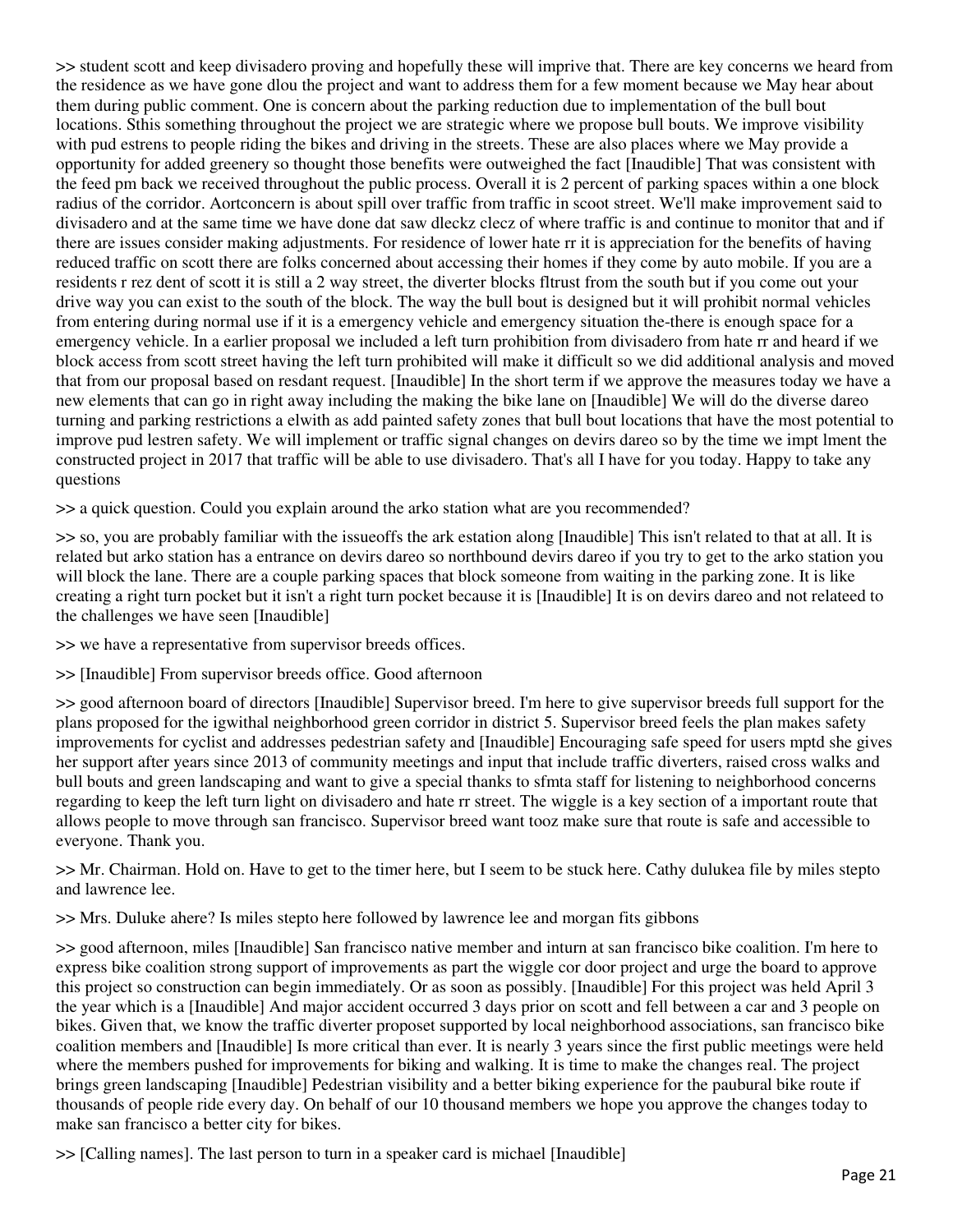>> lawrence lee and serve on the board of lower hate rr association and strongly support this project. It addresses our neighborhood need for calm streets and increases pedestrian visibility and comfort for access crosses the streets and inyeass safety along the popular route for people bicycleing from other neighborhoods. We cu-mind the public outreach and includingmany meetings with us. Not supposed to use the words innovation this year because it is overused but this includes good ideas and feedback from the community and proiorities that are important to the neighborhood.

#### >> good afternoon.

>> good evening. That is what you get for not looking at the agenda before you come. My name is morgan fits gibbons and district 7 [Inaudible] Representative for the pedestrian safety committee and run the group called the wig party cht I want to read a section the city charter, section 8 a.115. The third point, decisions regarding the use of limited public street and side walk space will encourage right of way by pedestrian and [Inaudible] Strive to reduce traffic and public helths and safety. The on thing I want to say is this project has taken too long to happen. Not only did we have the collision in April where 3 people were injuryed, 20s 13 was the date the public meeting started. I introduced this idea in 2011, neal [Inaudible] Back me up on that. This was my idea. By the time it is in the ground it will be around 6 years from introduction to implementation, that is too long. This is one block. The pavement is awesome and will look great. I want to read names [Inaudible] All these people are dead and killed on tower our streets and killed on streets in traffic violence, streets that were slated to be improved and the only reason they were not improved is this agency is too slow in getting the streets in the 21 est century. People are dying and neek to take a look in the mirror to see how to move from good yites idees to implementation.

## >> michael [Inaudible]

>> hi again. As you May recall I lived in the city fl 35 years and don't drive. Specifically I lived for the last 26 years on scott street between oak and feld so the street with most the proposed changes including the diverter. I sit on the front porch a lot and watch the scene. It isn't uncommon to see drivers [Inaudible] Get uncomfortable and start to drive aggressively. Honking and yelling and cursing and trying to run bicyclist out of the lane so fully support this. I'm thrilled it is finally coming forwards and participated in every public discussion, workshop you name it on this issue for the last 2 and a half year. I want to point out something you did that was in response that we shared and a pedestrian concern and the left turn from bikes from scott at oak out the wiggle to the park. That is currently a very dangerous intersection for pedestrians. As the pedestrian [Inaudible] They are concerned being hit by cars coming down the hill so they are look frg the cars and not seeing the pedest rbs and 1ing them down. You are great by doing the side walk intention on the east side so peds have a safe crossing however my prediction is at this corner on the west side the nrbt section now that bikes don't have to be concerned getting hit I wonder how many will stop and yield to pedestrians so think you need to think about increased signage or a flashing sign or maybe a arm to drop down. We mentioned arko and have to share the side walk in frunlt fronts of the entrance to arko is blocked. They don't want to wait. There is a sign that says don't block bike lane and side walk that is ignoreed. I suggest stronger signage and maybe hashing the side walk so cars it is clear you are not supposed to be in this space. Great project and thank you for crrg approval. It is a big improvement.

>> thank you, I want to acknowledge Mr. Fits gibbons and thank him for the years he put towards this. Morgan I know you are leechbing san francisco and california soon and say you really worked so hard to build community around the wiggle and move forward on projects like this and acnology your frustration with how slow it has been and hope when you come back to visit which you will that you see more projicts going in and look what we can do now and be proud of the city you are doing. Good luck, your new city is glad to sl you. Wish you all the best.

>> all in favor say aye. Thank you very much,

>> aprouchb coordination agreement bike share program [Inaudible]

>> good afternoon. Excited to be here to talk about a great opportunity to expand cycling in san francisco and that is the first public action the board can take to expand the bike share system. Today we have the board to support the approval the coordination agreement for the bay area bike share program. This is one of two agreements necessarily frathe expansion from the 700 bike policy today to 7 thousand regional program. The first agreement is the coordination grument and that is the agreement among all the parties in the regional expansion thrks city of san francisco, oakland, emreville, [Inaudible] The second agreement is between mtc and motivate and motivate will come up and tell more about their role in the program but it is just a coordination we are can asking the board to recommend action on today. Again thrks expansion of bike share is moving from the publicly owned bike to a fully privately operated bike sharing system. No use of public funds. It is like the city bike system in new york but hopefully better. Owned and operated by motivate and the sponsor will fund all the cost of the expansion. Before we invite emily stalepten up I want to thank heath madx and the